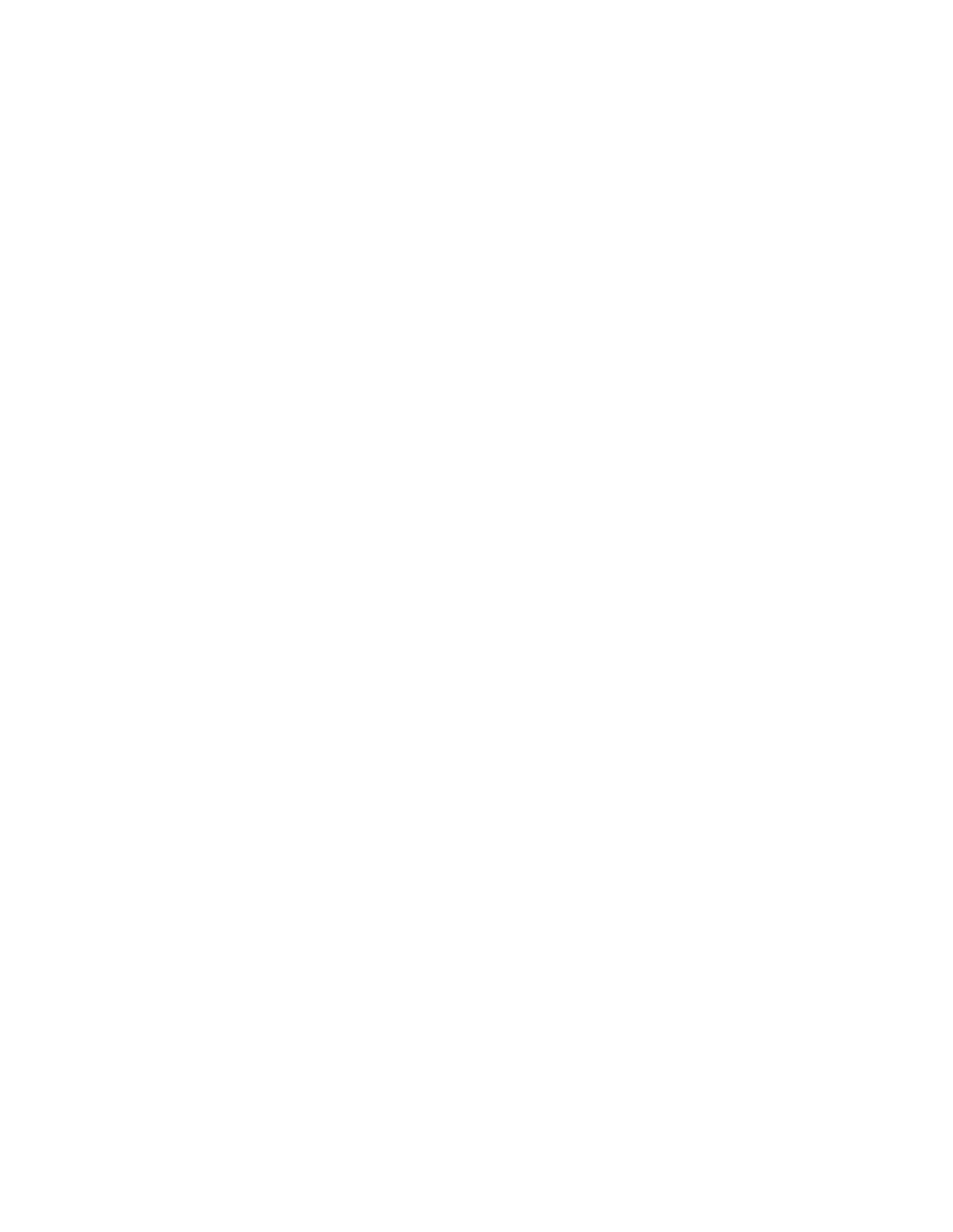#### **UNITED WAY OF NORTHERN NEW MEXICO SERVING LOS ALAMOS & RIO ARRIBA COUNTIES For the Year Ended December 31, 2020, with Comparative Totals for 2019**

# Page **Official Roster** ii **Independent Auditor's Report** 1-2 **Financial Statements:** Statement of Financial Position 3 Statement of Activities 4 Statement of Functional Expenses 5 Statement of Cash Flows 6 **TABLE OF CONTENTS**

Notes to Financial Statements 7-21

i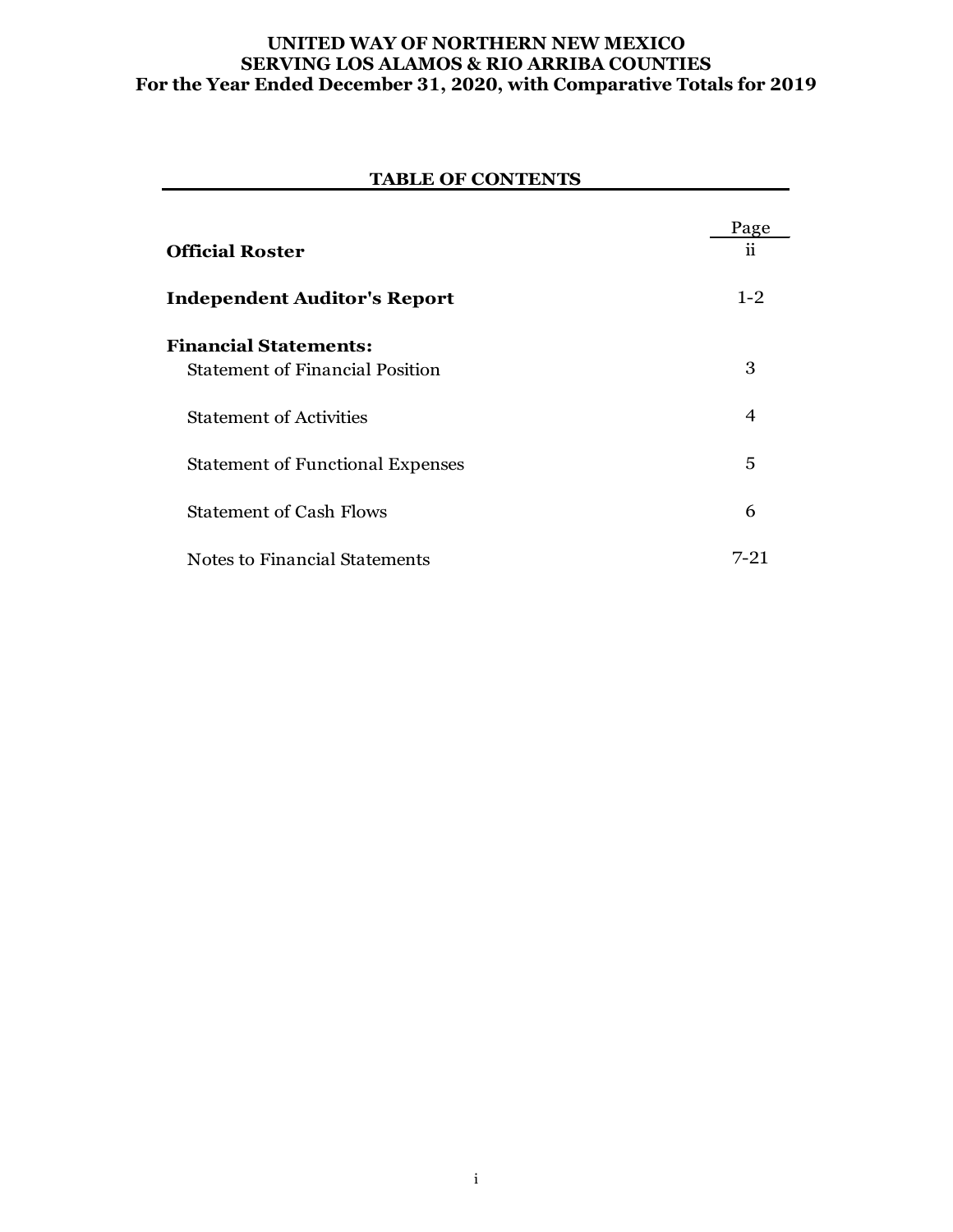#### **UNITED WAY OF NORTHERN NEW MEXICO SERVING LOS ALAMOS AND RIO ARRIBA COUNTIES OFFICIAL ROSTER As of December 31, 2020, with Comparative Totals for 2019**

| <b>Board of Trustees</b> |                            |  |  |  |
|--------------------------|----------------------------|--|--|--|
| Liddie Martinez          | President                  |  |  |  |
| Carol Clark              | Vice-President             |  |  |  |
| John Sarrao              | Treasurer                  |  |  |  |
| Michelle Harkey-Wilde    | Secretary                  |  |  |  |
| Christopher Madrid       | <b>Executive Committee</b> |  |  |  |
| Mike Lippiatt            | Trustee                    |  |  |  |
| Steven Renfro            | Trustee                    |  |  |  |
| Cynthia Rooney           | Trustee                    |  |  |  |
| <b>Todd Nelson</b>       | Trustee                    |  |  |  |
| Barb Ricci               | Trustee                    |  |  |  |
| James Mountain           | Leave of absence           |  |  |  |

#### **Administrative Personnel**

| Cindy Padilla   | <b>Executive Director</b>     |
|-----------------|-------------------------------|
| Marie Marroquin | <b>Finance Manager</b>        |
| Cristian Madrid | Collective Impact Coordinator |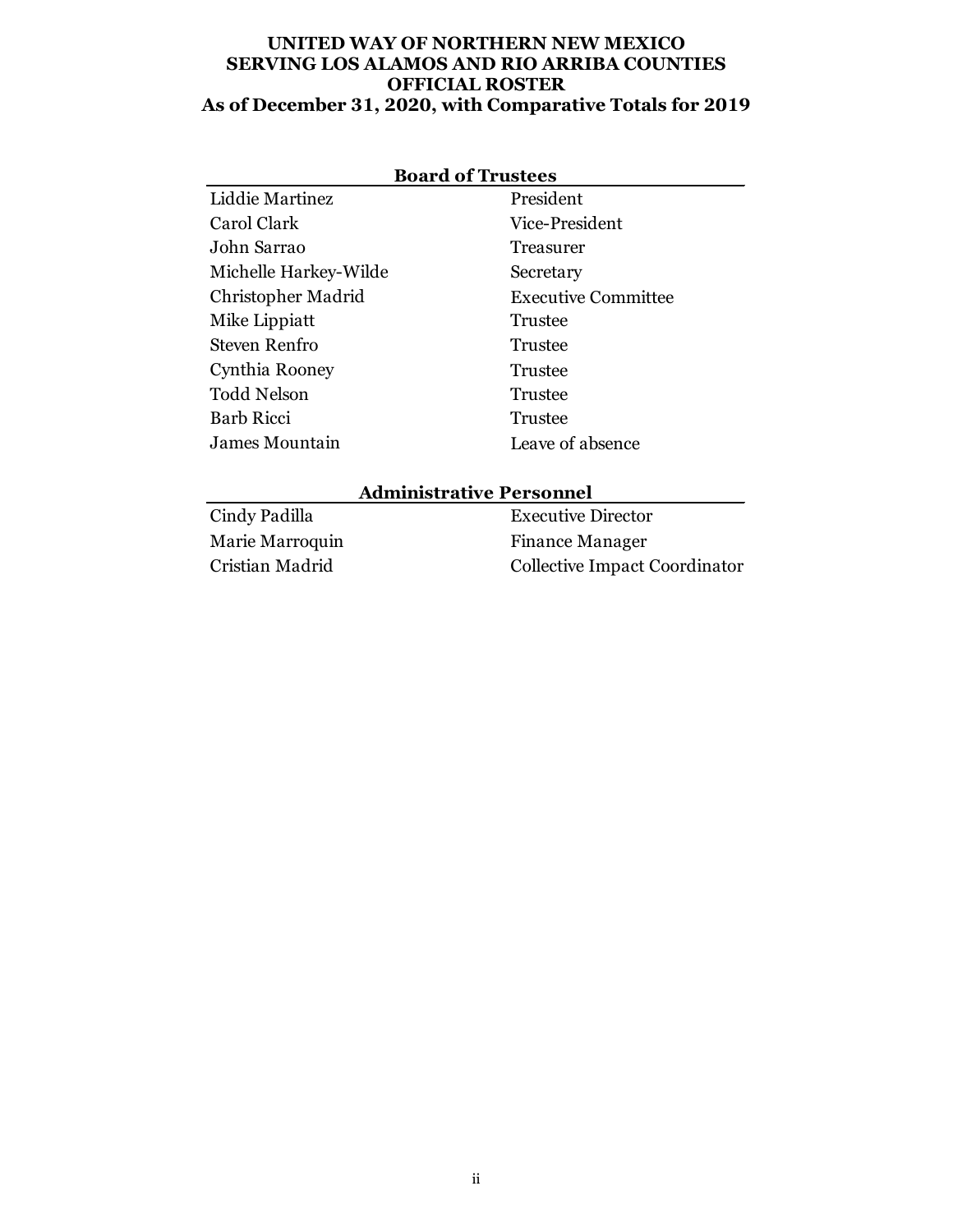Certified Public Accountants + Business Consultants



# **Independent Auditor's Report**

The Board of Trustees of United Way of Northern New Mexico Santa Fe, New Mexico

#### **Report on Financial Statements**

We have audited the accompanying financial statements of the United Way of Northern New Mexico (UWNNM)(a nonprofit organization), which comprise the statement of financial position as of December 31, 2020, and the related statements of activities, functional expenses, and cash flows for the year then ended, and the related notes to the financial statements.

# **Management's Responsibility for the Financial Statements**

Management is responsible for the preparation and fair presentation of these financial statements in accordance with accounting principles generally accepted in the United States of America; this includes the design, implementation, and maintenance of internal control relevant to the preparation and fair presentation of financial statements that are free from material misstatement, whether due to fraud or error.

# **Auditor's Responsibility**

Our responsibility is to express an opinion on these financial statements based on our audit. We conducted our audit in accordance with auditing standards generally accepted in the United States of America. Those standards require that we plan and perform the audit to obtain reasonable assurance about whether the financial statements are free from material misstatement.

An audit involves performing procedures to obtain audit evidence about the amounts and disclosures in the financial statements. The procedures selected depend on the auditor's judgment, including the assessment of the risks of material misstatement of the financial statements, whether due to fraud or error. In making those risk assessments, the auditor considers internal control relevant to the entity's preparation and fair presentation of the financial statements in order to design audit procedures that are appropriate in the circumstances, but not for the purpose of expressing an opinion on the effectiveness of the entity's internal control. Accordingly, we express no such opinion. An audit also includes evaluating the appropriateness of accounting policies used and the reasonableness of significant accounting estimates made by management, as well as evaluating the overall presentation of the financial statements.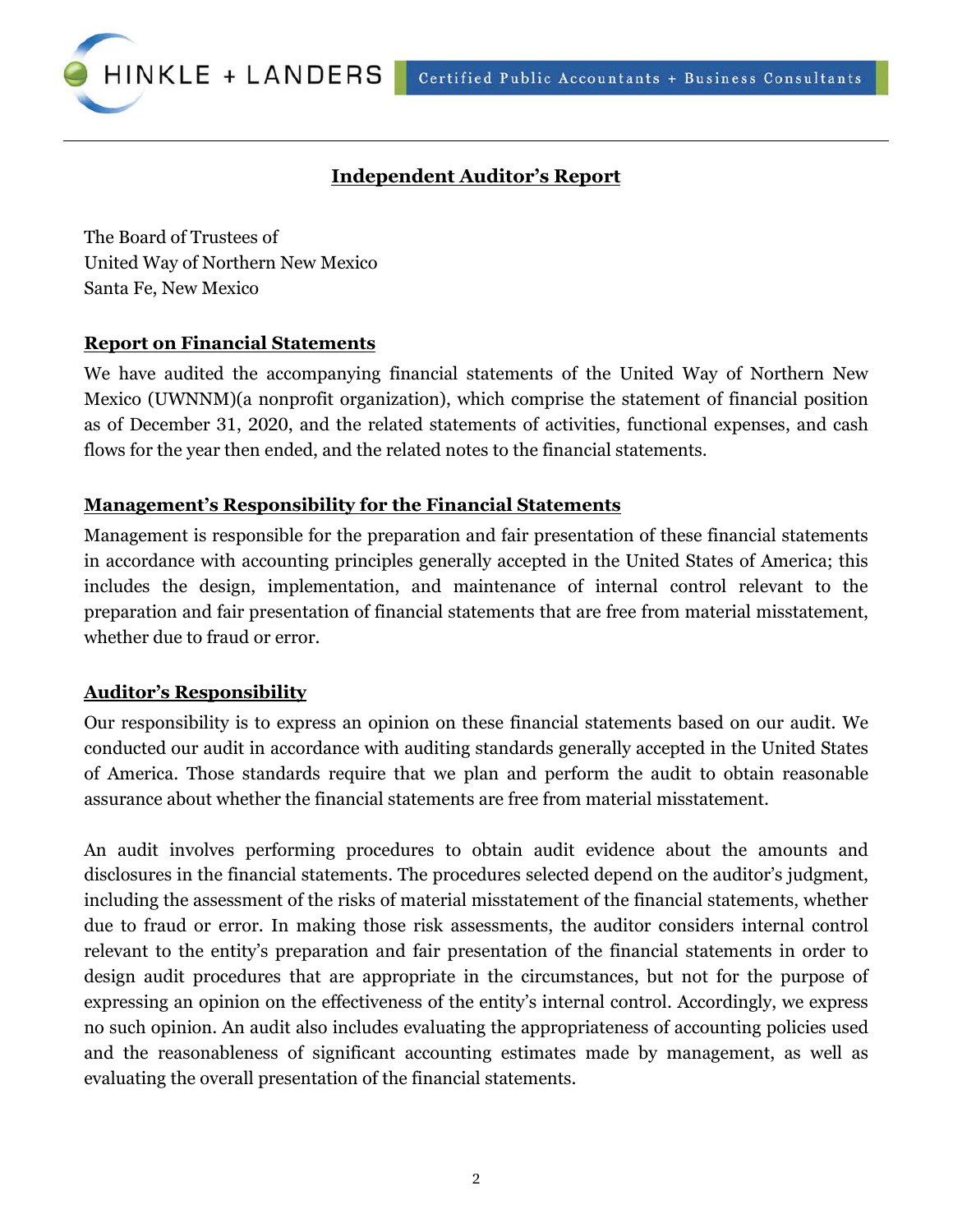We believe that the audit evidence we have obtained is sufficient and appropriate to provide a basis for our audit opinion.

# **Opinion**

In our opinion, the financial statements referred to above present fairly, in all material respects, the financial position of UWNNM as of December 31, 2020, and the changes in its net assets and its cash flows for the year then ended in accordance with accounting principles generally accepted in the United States of America.

# **Report on Summarized Comparative Information**

The prior year summarized comparative information has been derived from UWNNM's December 31, 2019 financial statements. We have previously audited UWNNM's 2019 financial statements, and we issued an unmodified opinion on those audited financial statements in our report dated September 30, 2020. In our opinion, the summarized comparative information presented herein as of and for the year ended December 31, 2019, is consistent, in all material respects, with the audited financial statements from which it has been derived.

Hinkle & Landers, P.C.

Hinkle + Landers, P.C. Albuquerque, NM July 20, 2021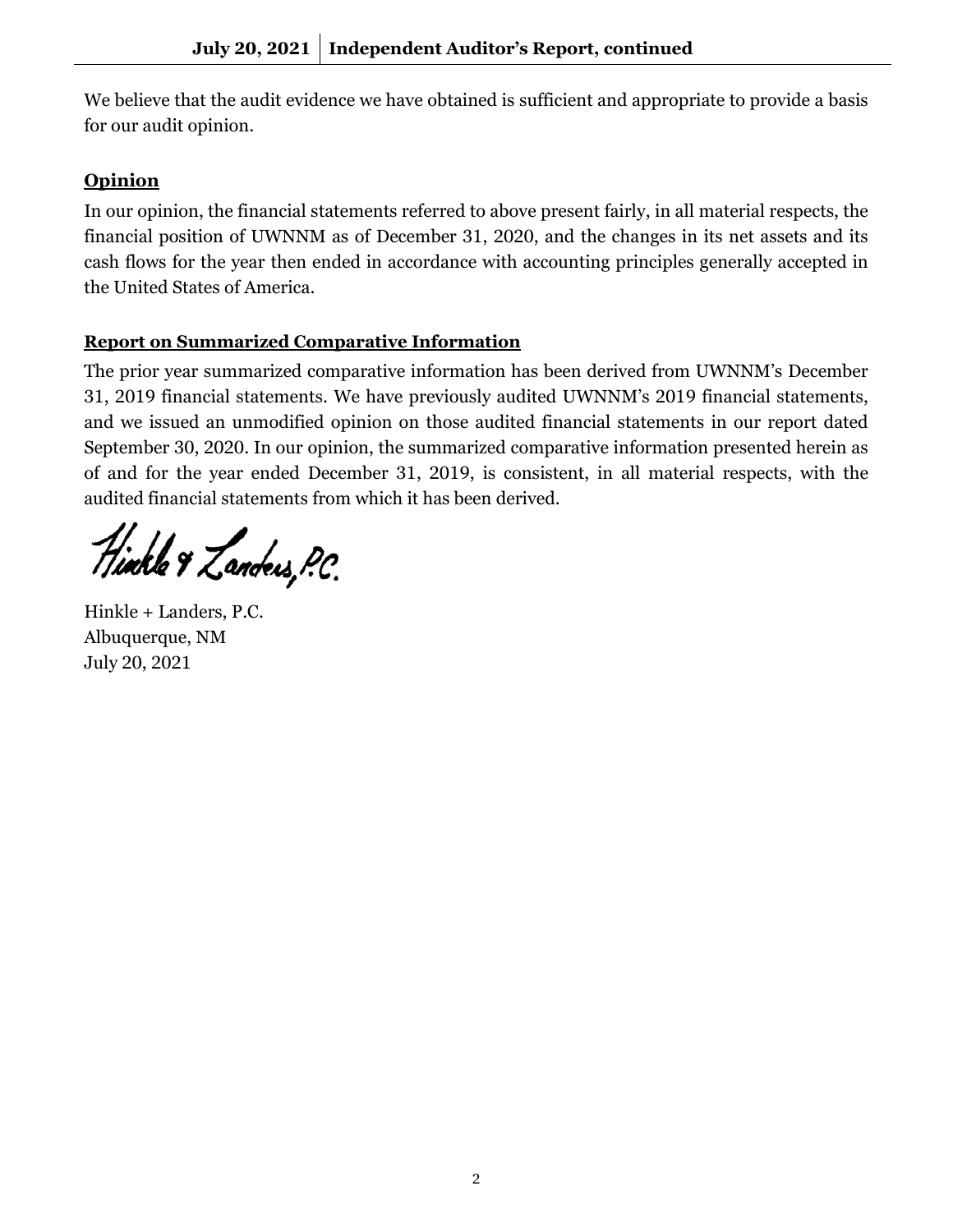# UNITED WAY OF NORTHERN NEW MEXICO STATEMENT OF FINANCIAL POSITION As of December 31, 2020

|                                                   | 2020          | 2019    |
|---------------------------------------------------|---------------|---------|
| <b>ASSETS</b>                                     |               |         |
| <b>Current Assets</b>                             |               |         |
| Cash, restricted cash & cash equivalents          | \$<br>286,508 | 173,876 |
| Campaign pledges receivable, net                  | 249,314       | 263,977 |
| Investments, at fair value (partially restricted) | 425,346       | 366,977 |
| <b>Total Current Assets</b>                       | 961,168       | 804,830 |
| <b>TOTAL ASSETS</b>                               | \$<br>961,168 | 804,830 |
| <b>LIABILITIES AND NET ASSETS</b>                 |               |         |
| <b>Current Liabilities</b>                        |               |         |
| <b>Accrued liabilities</b>                        | \$<br>3,881   | 5,929   |
| Funds held for other organizations                |               | 497     |
| Total current liabilities                         | 3,881         | 6,426   |
| <b>Total liabilities</b>                          | 3,881         | 6,426   |
| <b>Net Assets</b>                                 |               |         |
| Net assets without donor restrictions             |               |         |
| Undesignated                                      |               |         |
| Designated by board for operating reserves        | 262,537       | 260,144 |
| Net assets with donor restrictions                |               |         |
| Purpose/time restricted net assets                | 694,750       | 538,260 |
| Total net assets                                  | 957,287       | 798,404 |
| <b>TOTAL LIABILITIES AND NET ASSETS</b>           | \$<br>961,168 | 804,830 |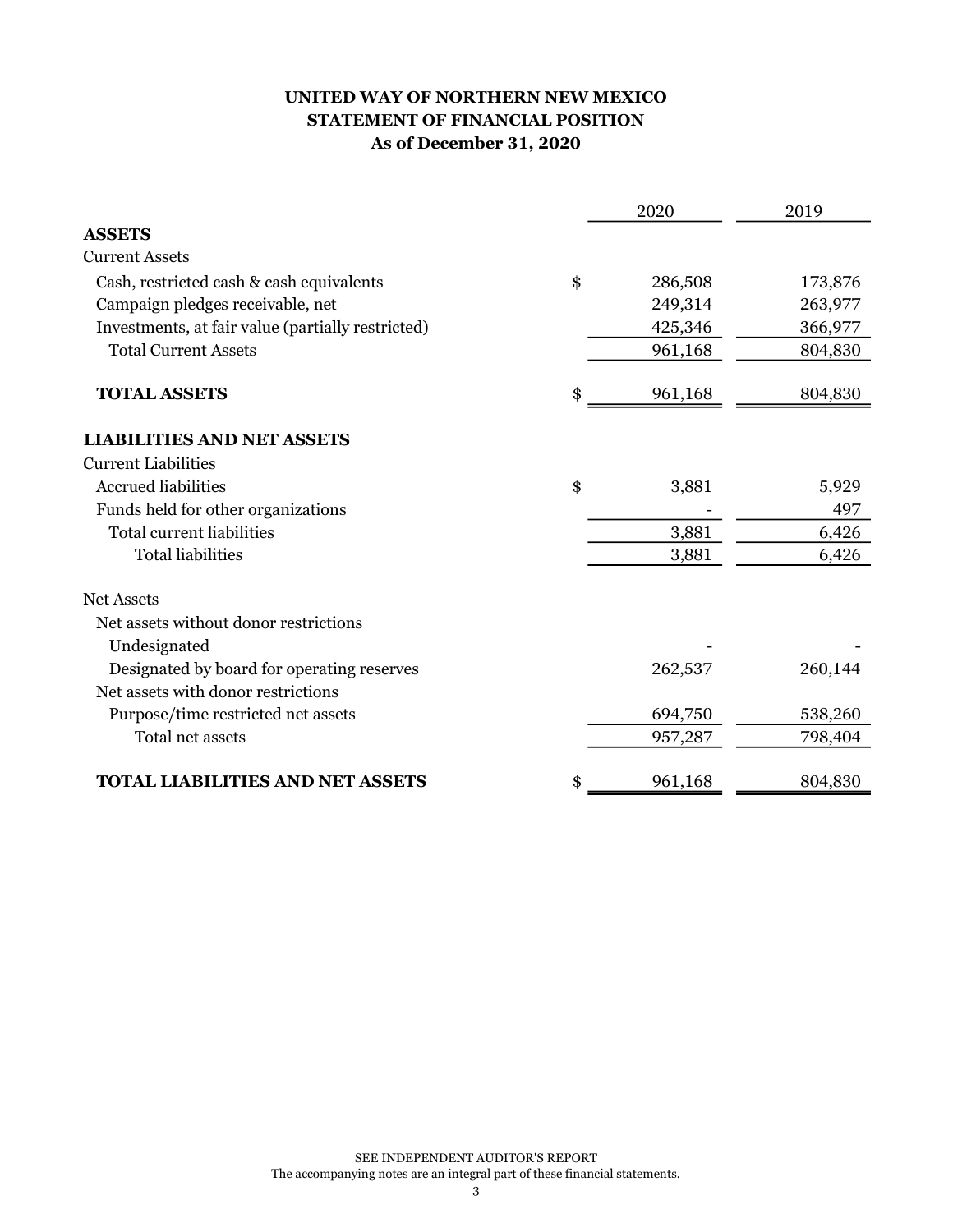#### UNITED WAY OF NORTHERN NEW MEXICO STATEMENT OF ACTIVITIES For The Year Ended December 31, 2020, with Comparative Totals for 2019

|                                                      | Without                   | With Donor   | 2020     | 2019      |
|------------------------------------------------------|---------------------------|--------------|----------|-----------|
|                                                      | <b>Donor Restrictions</b> | Restrictions | Totals   | Totals    |
| <b>Public support and revenue</b>                    |                           |              |          |           |
| Gross campaign results, net of attrition estimate    | \$<br>164,333             | 312,122      | 476,455  | 501,964   |
| Less donor designations                              | (7, 445)                  |              | (7, 445) | (8,131)   |
| Net campaign revenue                                 | 156,888                   | 312,122      | 469,010  | 493,833   |
| Cornerstone program funding                          | 10,000                    | 38,500       | 48,500   | 79,340    |
| RAC SAC Initiative grants                            |                           | 108,000      | 108,000  | 164,183   |
| McCurdy Ministries Community Center (fiscal sponsor) |                           | 4,500        | 4,500    |           |
| Native Food and Nutrition Alliance (fiscal sponsor)  |                           | 144,000      | 144,000  |           |
| Other grants                                         |                           | 10,080       | 10,080   |           |
| Census contract                                      |                           | 43,182       | 43,182   |           |
| In-kind contributions                                | 30,129                    |              | 30,129   | 18,477    |
| Dividends, interest & investment gains (net of fees) | 43,291                    |              | 43,291   | 61,518    |
| Administration fee income                            | 34,418                    |              | 34,418   | 16,657    |
| Net assets released from restrictions due to         |                           |              |          |           |
| satisfaction of program restrictions                 | 503,894                   | (503, 894)   |          |           |
| Total public support and revenue                     | 778,620                   | 156,490      | 935,110  | 834,008   |
| <b>Grants and expenses</b>                           |                           |              |          |           |
| Gross distributions to agencies                      | 454,230                   |              | 454,230  | 553,112   |
| Less: donor designations to agencies                 | (7, 445)                  |              | (7, 445) | (8, 131)  |
| Net allocations granted to agency programs           | 446,785                   |              | 446,785  | 544,981   |
| Other program expenses                               | 149,473                   |              | 149,473  | 170,012   |
| Total program services                               | 596,258                   |              | 596,258  | 714,993   |
| General & administrative                             | 90,598                    |              | 90,598   | 87,031    |
| <b>Fundraising expense</b>                           | 80,245                    |              | 80,245   | 65,558    |
| United Way Worldwide dues                            | 9,125                     |              | 9,125    | 7,637     |
| Total operating expenses                             | 776,226                   |              | 776,226  | 875,219   |
| <b>Change in net assets</b>                          | 2,394                     | 156,490      | 158,884  | (41, 211) |
| Net assets, beginning                                | 260,144                   | 538,260      | 798,404  | 360,241   |
| Restatement                                          |                           |              |          | 479,374   |
| Net assets, beginning restated                       | 260,144                   | 538,260      | 798,404  | 839,615   |
| Net assets, ending                                   | 262,538<br>\$             | 694,750      | 957,288  | 798,404   |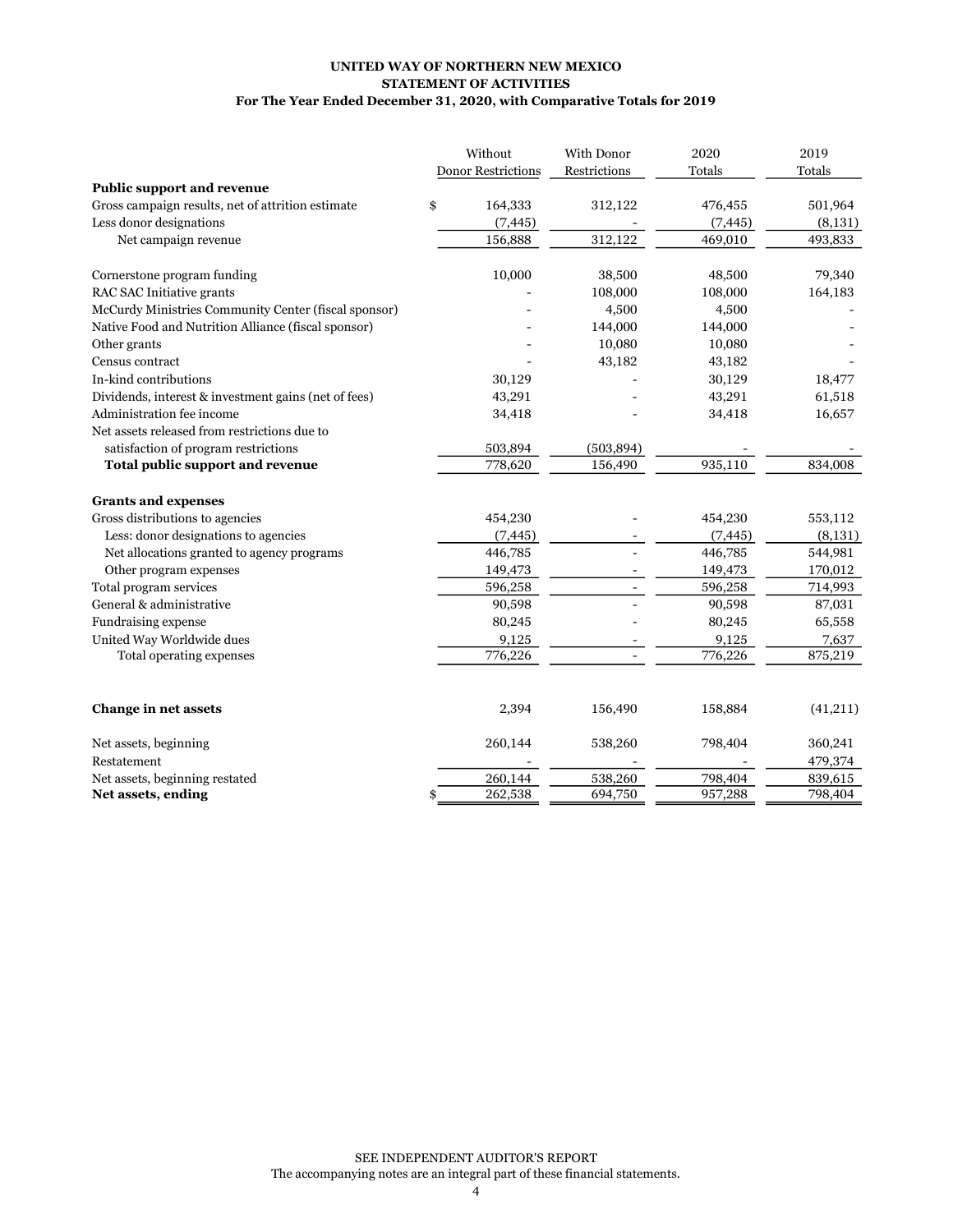#### For The Year Ended December 31, 2020, with Comparative Totals for 2019 STATEMENT OF FUNCTIONAL EXPENSES UNITED WAY OF NORTHERN NEW MEXICO

|                                            |               | General &      |             | 2020     | 2019    |
|--------------------------------------------|---------------|----------------|-------------|----------|---------|
|                                            | Program       | Administrative | Fundraising | Total    | Total   |
| Gross distributions to agencies            | 454,230<br>\$ |                |             | 454,230  | 553,112 |
| Less donor designations to agencies        | (7, 445)      |                |             | (7, 445) | (8,131) |
| Net allocations granted to agency programs | 446,785       |                |             | 446,785  | 544,981 |
| <b>Personnel expenses:</b>                 |               |                |             |          |         |
| <b>Salaries</b>                            | 95,214        | 46,437         | 29,948      | 171,599  | 179,076 |
| Payroll taxes                              | 7,536         | 3,675          | 2,370       | 13,581   | 17,690  |
| Payroll benefits                           | 4,880         | 1,886          | 1,087       | 7,853    | 6,156   |
| Total personnel                            | 107,630       | 51,998         | 33,405      | 193,033  | 202,922 |
| <b>General expenses:</b>                   |               |                |             |          |         |
| Contract labor                             | 22,745        | 10,610         | 14,269      | 47,624   | 30,468  |
| Professional fees                          | 6,858         | 5,783          | 6,438       | 19,079   | 15,019  |
| Printing and reproduction                  |               |                | 15,629      | 15,629   | 7,786   |
| In-kind rent                               |               | 7,500          | 7,500       | 15,000   | 15,000  |
| UWWW Membership dues                       | 3,280         | 2,766          | 3,080       | 9,126    | 7,637   |
| Telephone                                  | 1,638         | 3,965          | 1,554       | 7,157    | 763     |
| Office expense                             | 1,183         | 2,783          | 2,379       | 6,345    | 5,112   |
| Marketing                                  | 1,621         |                | 1,622       | 3,243    | 4,491   |
| Training                                   | 1,010         | 1,684          | 193         | 2,887    | 75      |
| Insurance                                  |               | 2,155          |             | 2,155    | 2,808   |
| Website                                    | 668           | 504            | 669         | 1,841    | 6,002   |
| Postage and delivery                       |               | 106            | 1,633       | 1,739    | 1,944   |
| Travel and meals                           | 787           | 262            | 262         | 1,311    | 4,623   |
| Programs: 100 Women                        | 1,067         |                |             | 1,067    | 7,184   |
| Advertising                                | 650           |                | 314         | 964      | 682     |
| Other expenses                             | 12            | 477            | 356         | 845      | 1,482   |
| Community outreach                         | 225           | 3              | 28          | 256      | 6,430   |
| Campaign recognition                       | 99            | $\overline{c}$ | 39          | 140      |         |
| Campaign Kickoff                           |               |                |             |          | 9,810   |
| Total general expenses                     | 41,843        | 38,600         | 55,965      | 136,408  | 127,316 |
| Total expenses                             | 596,258<br>\$ | 90,598         | 89,370      | 776,226  | 875,219 |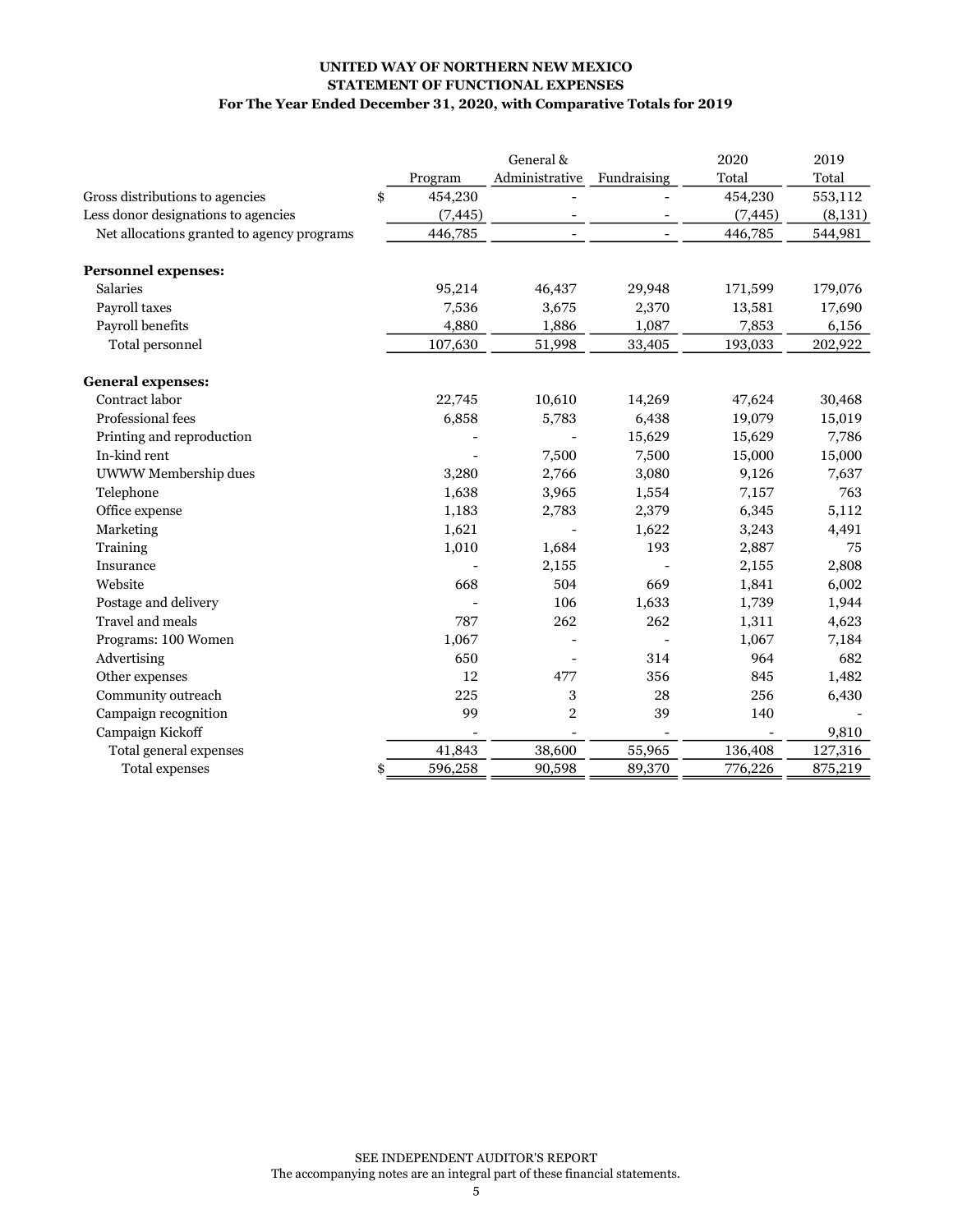#### UNITED WAY OF NORTHERN NEW MEXICO STATEMENT OF CASH FLOWS For The Year Ended December 31, 2020, with Comparative Totals for 2019

| <b>CASH FLOWS FROM OPERATING ACTIVITIES:</b>                                                                             | 2020          | 2019       |
|--------------------------------------------------------------------------------------------------------------------------|---------------|------------|
| Cash received from grantors                                                                                              | \$<br>309,762 | 164,183    |
| Cash received from contributors & support                                                                                | 532,223       | 628,831    |
| Cash received from other income                                                                                          | 34,418        | 16,657     |
| Interest income & dividends                                                                                              | 8,868         | 13,451     |
| <b>Grant distributions</b>                                                                                               | (447, 282)    | (544, 484) |
| Cash payments to vendors & contractors                                                                                   | (121, 408)    | (112, 316) |
| Cash payments for wages & benefits                                                                                       | (195,081)     | (206, 383) |
| Net cash provided/(used) by operating activities                                                                         | 121,500       | (40,061)   |
| <b>CASH FLOWS FROM INVESTING ACTIVITIES:</b>                                                                             |               |            |
| Proceeds from sales of investments                                                                                       |               | 130,000    |
| Purchase of investments                                                                                                  | (8,868)       | (22, 667)  |
| Net cash provided/(used) by investing activities                                                                         | (8,868)       | 107,333    |
| Net increase (decrease) in cash                                                                                          | 112,632       | 67,272     |
|                                                                                                                          |               |            |
| Cash, restricted cash, & cash equivalents, beginning of year                                                             | 173,876       | 106,604    |
| Cash, restricted cash, & cash equivalents, end of year                                                                   | \$<br>286,508 | 173,876    |
| RECONCILIATION OF CHANGE IN NET ASSETS TO CASH PROVIDED/(USED)<br><b>BY OPERATING ACTIVITIES</b><br>Change in net assets | \$<br>158,884 | (41,211)   |
| Adjustments to reconcile change in net assets                                                                            |               |            |
| to net cash provided (used) by operating activities:                                                                     |               |            |
| Other adjustments                                                                                                        | 50            | (1,195)    |
| Adjustment due to attrition estimate                                                                                     |               | 41,920     |
| Donated stock (in-kind)                                                                                                  | (15, 129)     | (3, 477)   |
| Realized and unrealized (gains) losses on investments                                                                    | (34, 423)     | (51, 999)  |
| Changes in assets and liabilities:                                                                                       |               |            |
| (Increase) decrease in campaign pledges receivable                                                                       | 14,663        | 13,738     |
| (Decrease) increase in accrued expenses                                                                                  | (2,048)       | 1,666      |
| (Decrease) increase in funds held for other organizations                                                                | (497)         | 497        |
| Net cash provided (used) by operating activities                                                                         | \$<br>121,500 | (40,061)   |
| <b>Supplementary Information</b>                                                                                         |               |            |
| In-kind rent                                                                                                             | \$<br>15,000  | 15,000     |
| In-kind contributions-stock donation                                                                                     | 15,129        | 3,477      |
|                                                                                                                          | \$<br>30,129  | 18,477     |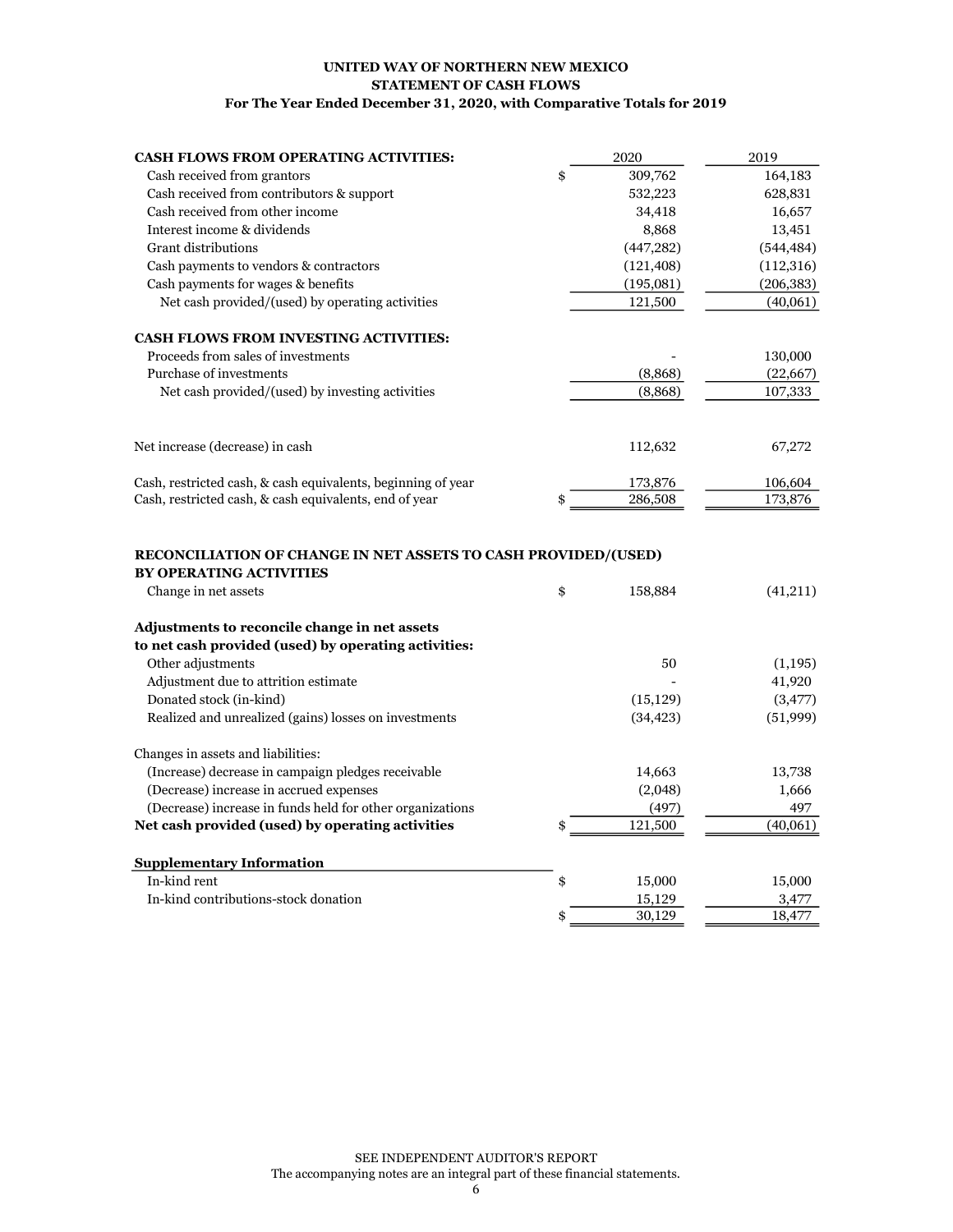#### **NOTE A-NATURE OF OPERATIONS**

The United Way of Northern New Mexico Inc. (UWNNM) is a New Mexico not-for-profit corporation, chartered in 1954, with governance by a volunteer Board of Trustees. UWNNM is organized to solicit and receive contributions from the public. These funds are allocated and distributed to partner agencies and grantees, which in turn serve the community through charitable, educational, health, welfare, and recreational activities.

# **NOTE B-SUMMARY OF SIGNIFICANT ACCOUNTING POLICIES**

# **Basis of Accounting**

The financial statements of UWNNM have been prepared on the accrual basis of accounting and accordingly reflect all significant receivables, payables and other liabilities. Under this method, all revenues earned and determinable in amount and receivable by the organization are recognized. Expenses incurred but not paid as of the close of business at December 31 are accrued. The significant accounting policies followed are described below to enhance the usefulness of the financial statements to the reader.

# **Financial Statement Presentation**

The financial statements are presented in accordance with Financial Accounting Standards Board (FASB) Accounting Standards Codification (ASC) 958, *Financial Statements of Notfor-Profit Organizations*. Under FASB ASC 958, the Organization is required to report information regarding its financial position and activities according to two classes of net assets: net assets with donor restrictions and net assets without donor restrictions. These are defined as follows:

# Without Donor Restrictions

Amounts without donor restrictions are those net assets currently available at the discretion of the Board for use in UWNNM's programs, and those resources invested in land, buildings and equipment. The Board has designated, from net assets without donor restrictions, up to \$300,000 in net assets for an operating reserve held in the investment accounts.

# Net Assets with Donor Restrictions – Temporary in Nature

Net assets with donor restrictions are the result of contributions and other inflows of assets that are subject to stipulations imposed by donors and grantors. Some donor restrictions are temporary in nature; those restrictions can be fulfilled and removed by actions of the organization pursuant to those stipulations or by the passage of time. Other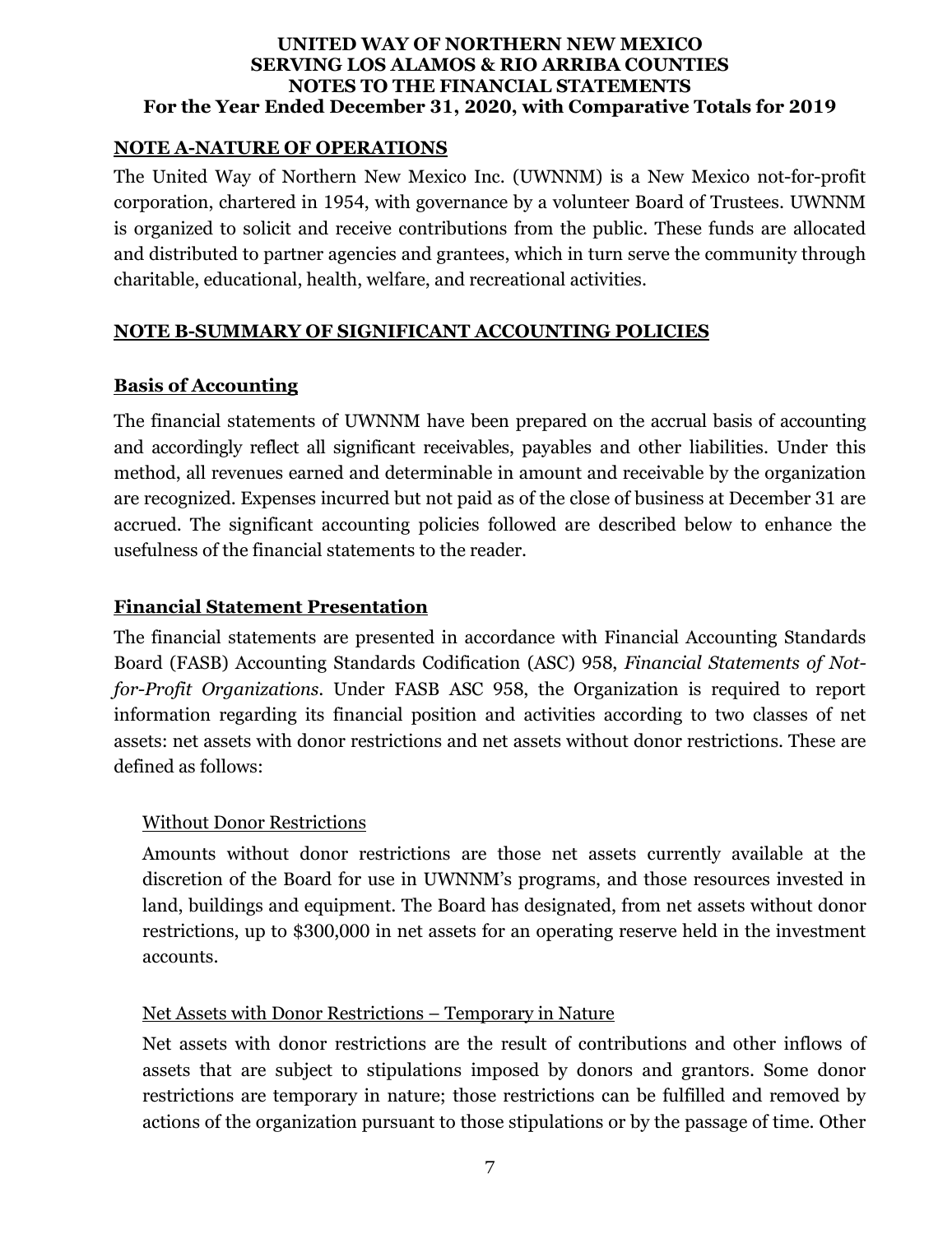donor restrictions are perpetual in nature.

#### Net Assets with Donor Restrictions - Perpetual in Nature

Net assets resulting from contributions and other inflows of assets, the use of which is limited by donor-imposed stipulations that cannot be removed by actions of UWNNM. UWNNM did not have net assets with donor restrictions perpetual in nature during the years ended December 31, 2020 and 2019.

#### **Liquidity and Availability of Financial Resources**

UWNNM regularly monitors liquidity to meet cash flow requirements and operating needs. The availability of financial assets is primarily affected by management designations, the nature of the underlying assets, external limitations imposed by donors or contracts with others. UWNNM is not substantially supported by restricted grants. Because a donor's restriction required resources to be used in a particular manner or in a future period, UWNNM must maintain sufficient resources to meet those responsibilities to its donors. All campaign pledges are time restricted for the following year and therefore are available within one year. Other financial assets may not be available for general expenditure within one year. As part of UWNNM's liquidity management it has a policy to structure its financial assets to be available as its general expenditures, liabilities, and other obligations come due. In addition, UWNNM may invest cash in excess of daily requirements in short-term investments. Occasionally, the board designates a portion of any operating surplus to its liquidity reserve.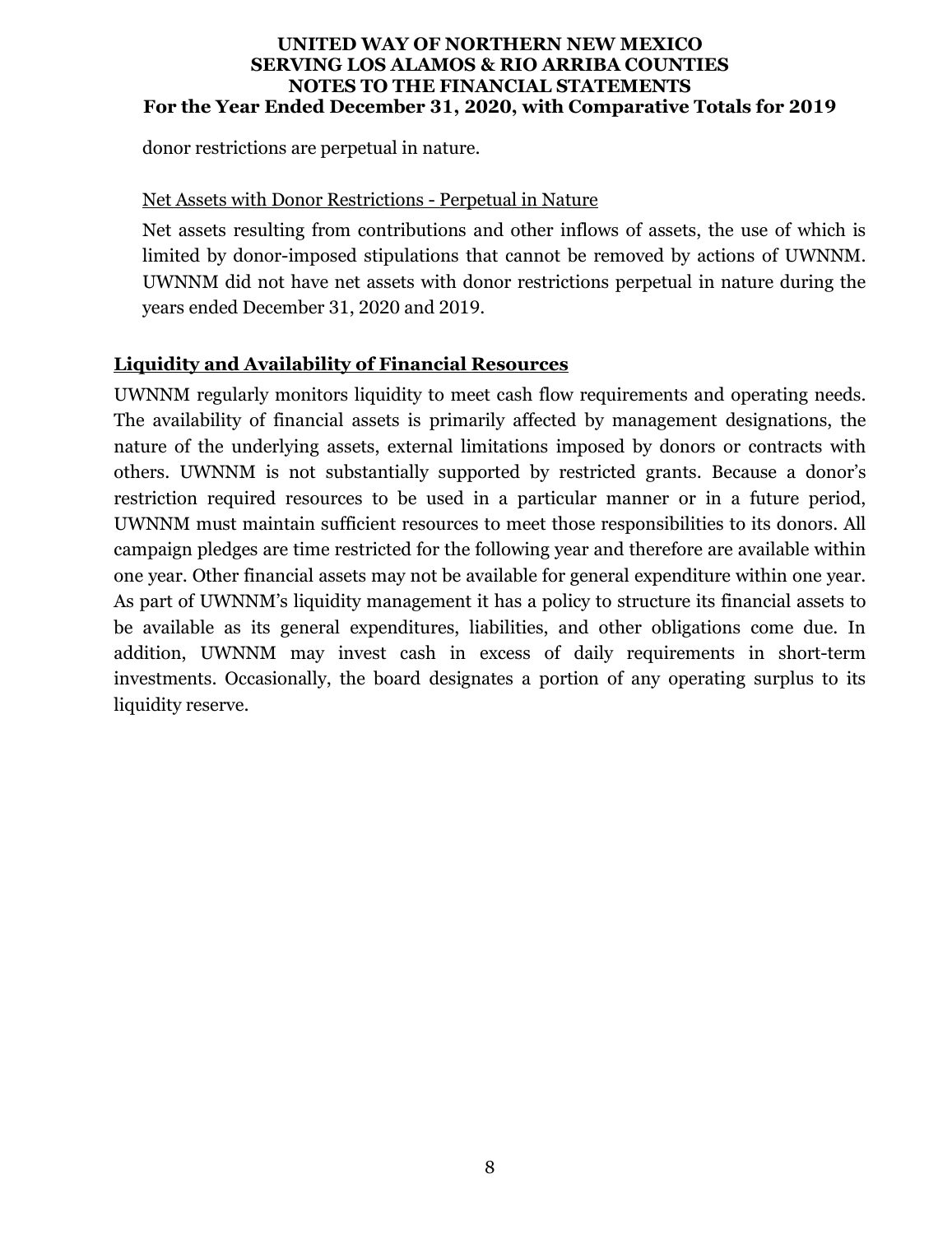Liquidity is as follows for the years ending December 31:

|                                                                                  | 2020          | 2019       |
|----------------------------------------------------------------------------------|---------------|------------|
| Total cash, at year end                                                          | \$<br>286,508 | 173,876    |
| Pledges receivable, net                                                          | 249,314       | 263,977    |
| Investments, at fair value                                                       | 425,346       | 366,977    |
| Less: Board designated reserves                                                  | (262,537)     | (260, 144) |
|                                                                                  | 698,631       | 544,686    |
| Less amounts not available to be used within one year:                           |               |            |
| Net assets with donor restrictions                                               | (538, 260)    | (694,750)  |
| Less net assets with purpose and time restrictions to be met in less than a year | 538,260       | 694,750    |
|                                                                                  |               |            |
|                                                                                  |               |            |
| Current assets available to meet cash needs for general expenditures within      |               |            |
| one year                                                                         | \$<br>698,631 | 544,686    |

# **Cash, Restricted Cash and Cash Equivalents**

UWNNM considers all highly liquid investments with an original maturity of three months or less when purchased to be cash equivalents. Cash includes money market funds and interestbearing instruments with maturities at the date of purchase of three months or less. UWNNM maintains deposits in financial institutions that at times exceed amounts covered by insurance provided by the U.S. Federal Deposit Insurance Corporation (FDIC). Management believes that there is not a significant risk with respect to these deposits.

# **Concentration of Credit Risk—Uninsured Cash Balances**

UWNNM maintains cash funds at one financial institution located in Los Alamos, New Mexico. Currently, the FDIC insures bank balances up to \$250,000, per institution. The SIPC insures money market balances up to \$500,000, however SIPC does not protect the value of the balances. As of December 31, 2020, UWNNM bank balances were underinsured in the amount of \$36,508. UWNNM did not have any uninsured bank balances at December 31, 2019.

#### **Investments**

Investments are carried at fair value. Fair value is the price that would be received to sell an asset or paid to transfer a liability in an orderly transaction between market participants at the measurement date. Realized gains and losses are recorded on a specific identification method upon the sale of investment assets. Realized and unrealized gains and losses, as well as investment expenses are reflected within the investment return, net, in the statement of activities.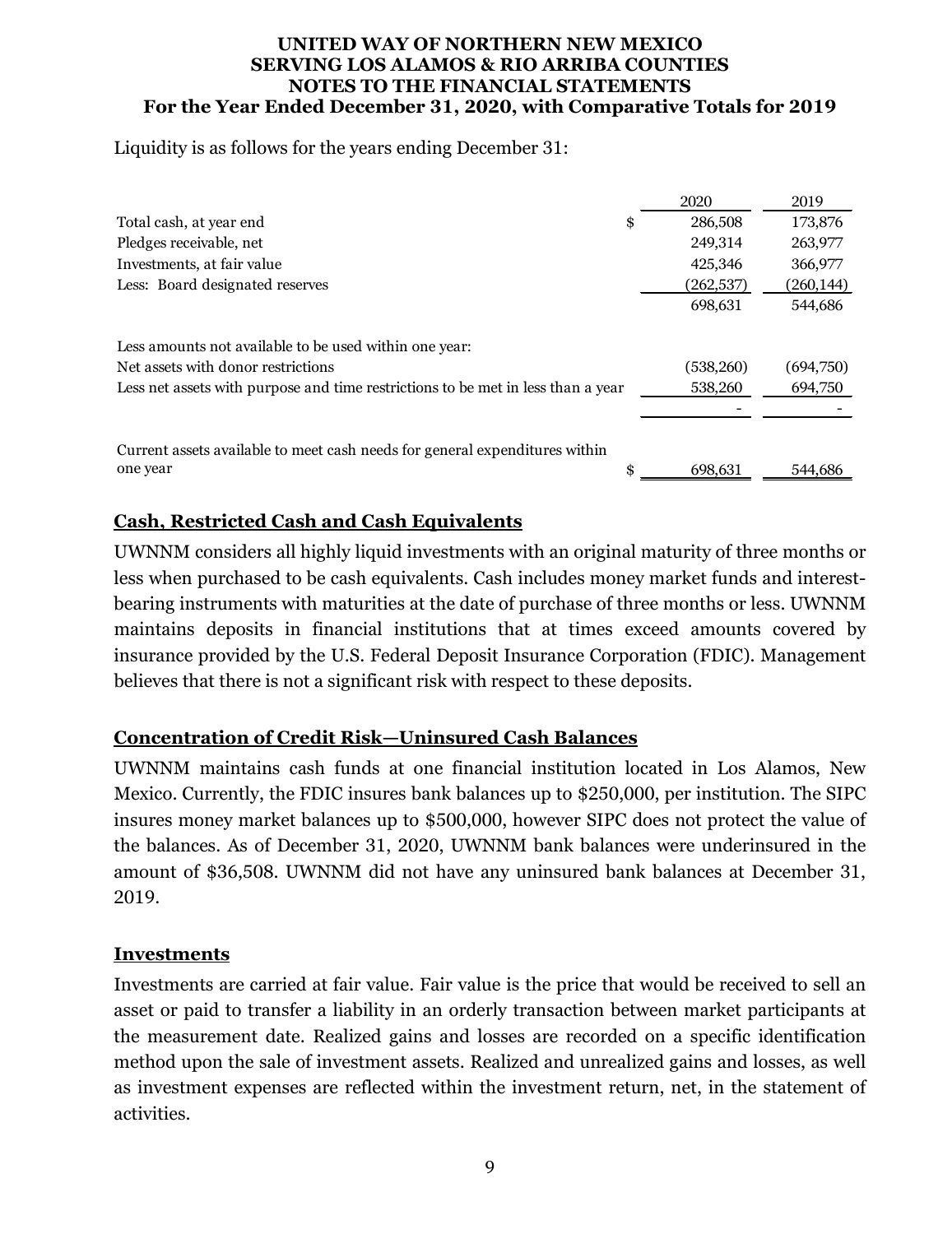Investment income and gains (losses) restricted by donors are reported as increases (decreases) in net assets without donor restrictions unless donor-imposed restrictions have not been met in the reporting period in which the income and gains are recognized. UWNNM's investment balances hold donor restricted contributions. See Note I - Net Assets with Donor Restrictions.

Investments are exposed to various risks such as significant world events, interest rate, credit, and overall market volatility risks. Due to the level of risk associated with certain investment securities, it is reasonably possible that changes in the fair value of investments will occur in the near term and that such changes could materially affect the amounts reported in the statement of financial position.

The fair value of investments is subject to ongoing fluctuation. The amount ultimately realized upon disposition may differ than the amounts reported in these financial statements. Fair value estimates for securities are currently volatile, difficult to predict, and subject to material changes that could affect UWNNM's financial condition and results of operations in the future.

# **Accounts, Grants and Contracts Receivables**

Contracts, grants, and other receivables are stated at unpaid balances, less an allowance for doubtful accounts. Management estimates the adequacy of the allowance for uncollectible receivables based on historical collections, specific impaired receivables, and other situations that may affect the collection of the receivables. Receivables are charged off in the period in which the management determines the receivable is uncollectible.

# **Pledged Receivables**

Pledges are recorded in the financial statements upon receipt of pledge information from the campaigns and an allowance account has been established based on attrition rates of donors, based on historical performance. All promises to give are unconditional and are expected to be received in less than one year. See Note F – Pledges Receivable.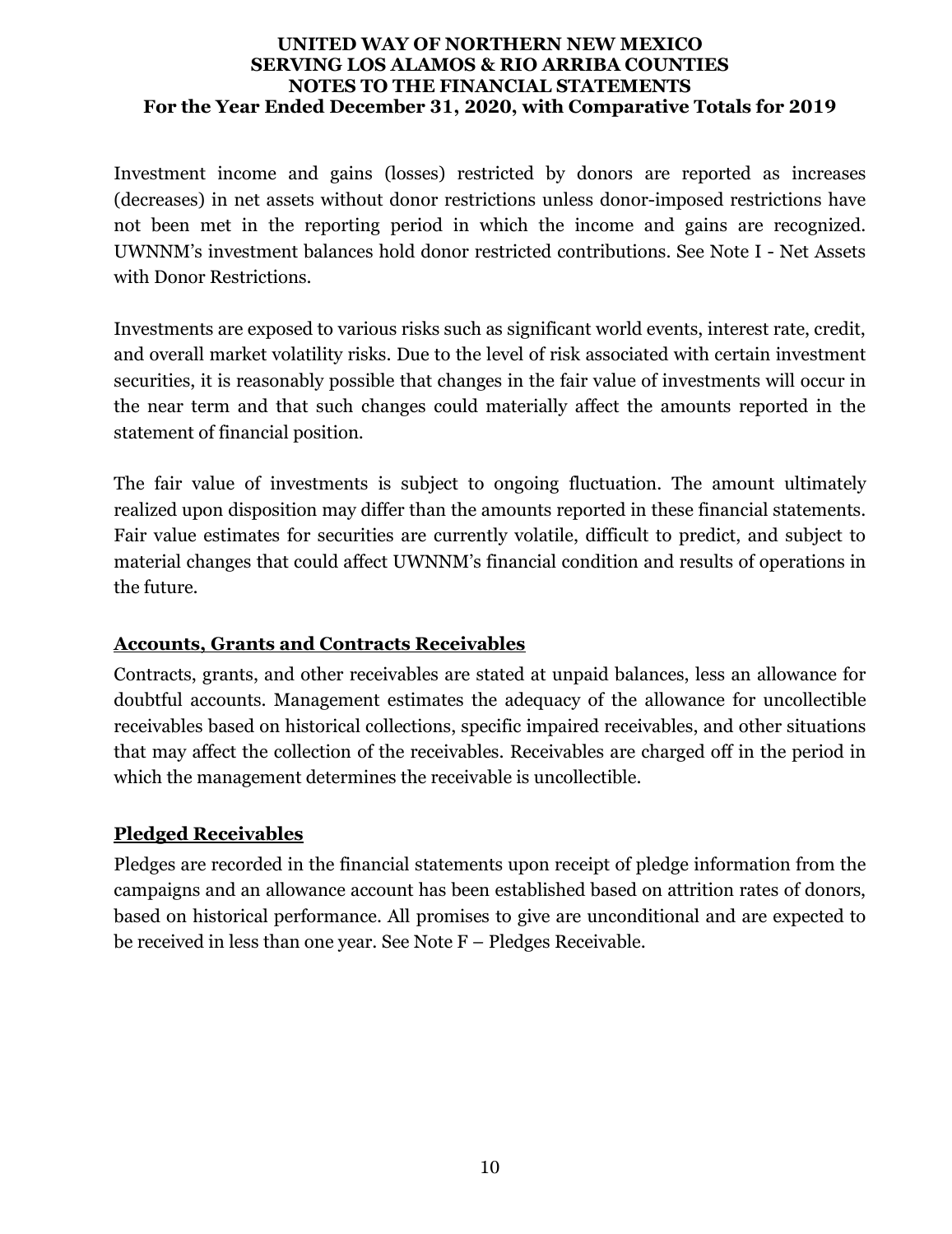# **Fiscal Sponsorships**

UWNNM acts as a fiscal sponsor for McCurdy Ministries Community Center and Native Food and Nutrition Alliance. Grant revenues are collected for these organizations, which pay an administrative fee to UWNNM. These fees are deducted upon collection of the revenues, and the carrying value of these accounts is recorded net of fees.

# **Fair Value Measurement**

Fair value is the price that would be received to sell an asset or paid to transfer a liability in an orderly transaction between market participants at the measurement date.

The fair value of investments is subject to ongoing fluctuation. The amount ultimately realized upon disposition may differ than the amounts reported in these financial statements. Fair value estimates for securities are currently volatile, difficult to predict, and subject to material changes that could affect UWNNM's financial condition and results of operations in the future.

# **Revenue Recognition**

Annual fundraising campaigns are conducted each year to carry out UWNNM's mission. Pledges from campaigns continue to be received into the following calendar year. All pledges and other contributions are considered to be available for unrestricted use unless specifically restricted by donor. Amounts received that are designated for future periods or restricted by the donor for specific purposes are reported as support with donor restrictions that increases that net asset class. UWNNM typically shows restricted revenue and its subsequent release in the statement of activities for the time period in which the contribution is received.

Contributions are reported when an unconditional promise to give or other asset is received (in accordance with ASC 958-605). Unconditional promises to give that are expected to be collected within one year are recorded at net realizable value. Gifts of securities are recorded at their fair market value when received. Unconditional promises to give that are expected to be collected in future years are computed using risk free interest rates applicable to the years in which the promises are received. Amortization of the discounts is included in contribution revenue. Conditional promises to give are not included as support until the conditions are substantially met. See Note F for Pledges Receivable.

# **Contributed (Donated) Services**

Contributions of services are recognized in the accompanying financial statements in accordance with FASB ASC 958-605-25-16; if the services received: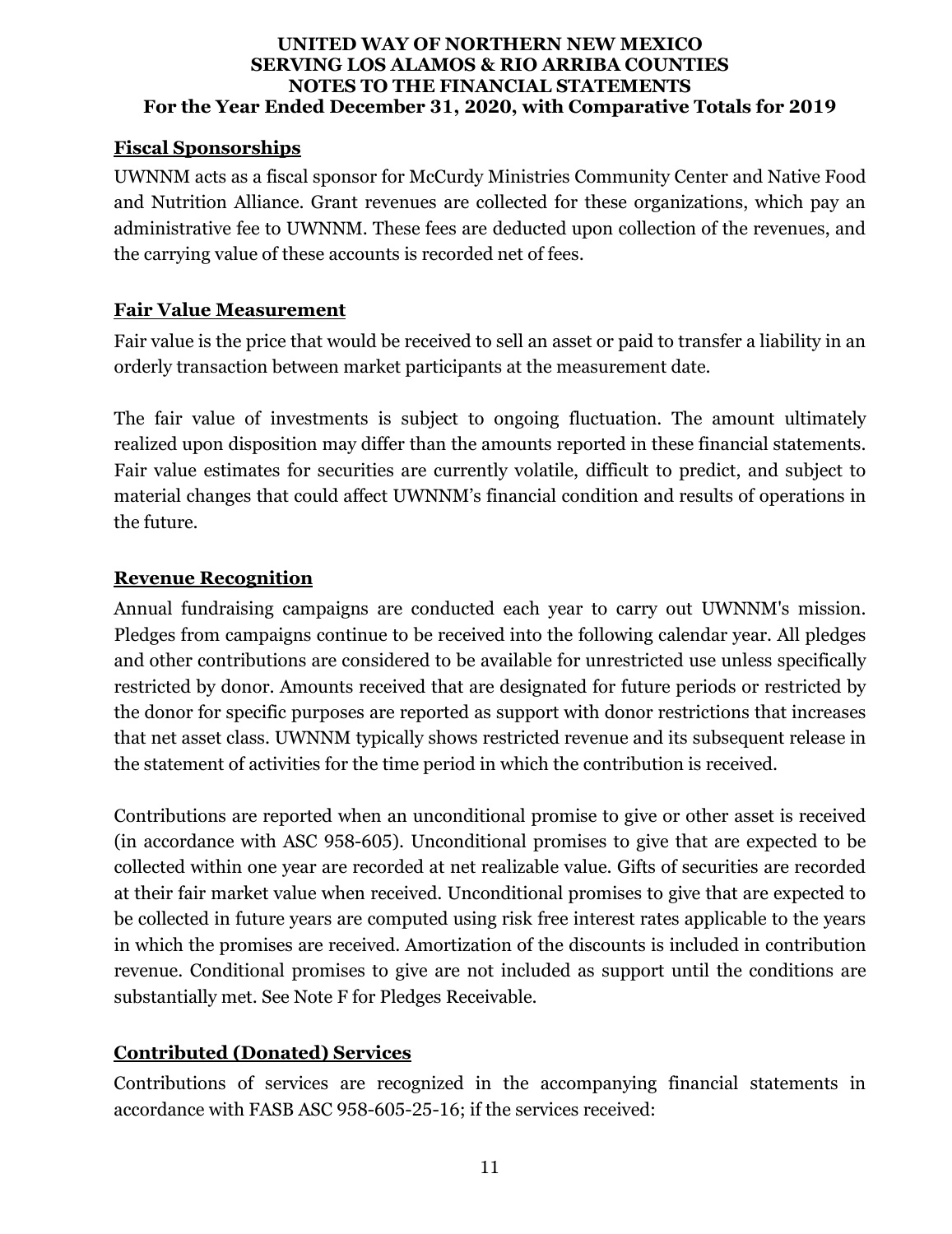- enhance or create non-financial assets,
- require specialized skills, are provided by individuals possessing those skills and would typically need to be purchased if not provided by donation.

A substantial number of unpaid volunteers have made significant contributions of their time to develop UWNNM's programs, principally in board activities, fundraising and programs. The value of this contributed time is not reflected in these financial statements. Donated goods and services are recorded at their estimated fair value at the date of donation. Services that require specific expertise are recorded when received. UWNNM had no donated services in the fiscal years ended December 31, 2020 and 2019.

# **Contributed (Donated) Assets**

UWNNM may receive contributions of non-cash assets and use of facilities. Donated marketable securities and other non-cash donations are recorded as in-kind contributions at their estimated fair values at the date of donation. Donations of property and equipment are recorded as support at their estimated fair value at the date of donation. Absent donor stipulations regarding how long those donated assets must be maintained, UWNNM reports the expiration of donor restrictions when the donated or acquired assets are placed in service as instructed by the donor. UWNNM reclassifies net assets with donor restrictions to net assets without donor restrictions at that time unless the donor has restricted the donated asset to a specific purpose. See Note J for in-kind contributions.

# **Donor Designations**

Annual campaign gifts in which UWNNM agrees to transfer the gift to another beneficiary as designated by the donor constitute agency transactions and are deducted from gross campaign results to arrive at contribution revenue. In accordance with United Way Worldwide membership requirements, these designations are present as part of gross campaign results and gross agency distributions on the statement of activities, but are then deducted to arrive at UWNNM's actual revenue and expense under accounting principles generally accepted in the United States of America.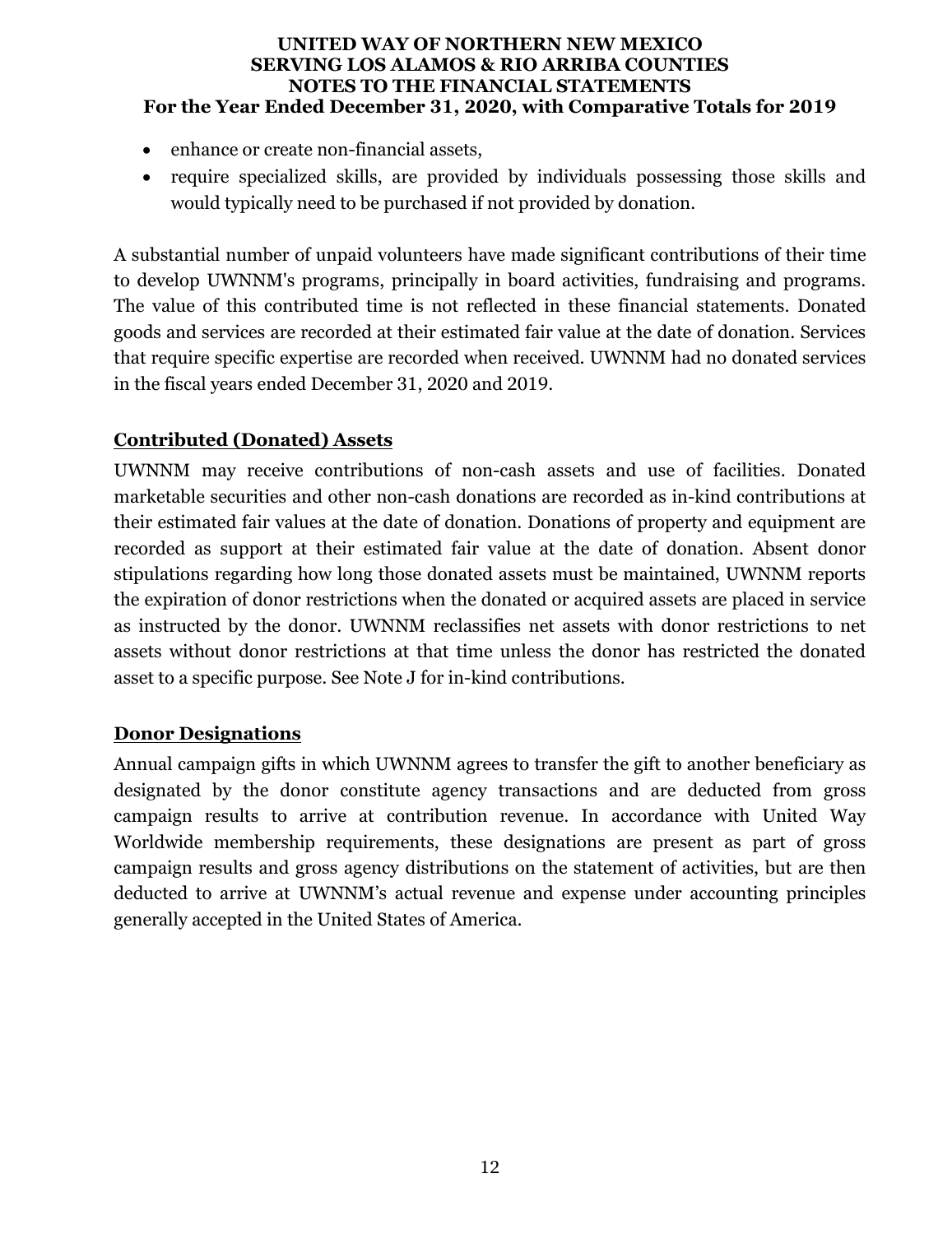# **Distributed Grants**

Amounts distributed from the Community Action Fund (CAF) are generally determined by the board after annual campaign results are substantially known.

# **Property, Equipment, and Depreciation**

Property and equipment are carried at cost or, if donated, at the approximate fair value at the date of donation. Such donations are reported as support without donor restrictions unless the donor has restricted the donated asset to a specific purpose. Assets donated with explicit restrictions regarding their use and contributions of cash that must be used to acquire property are reported as support with donor restrictions. Depreciation is computed using the straight-line method. UWNNM capitalizes all expenditures for property and equipment with a cost of \$5,000 or more. Items with a cost of less than \$5,000 are expensed in the year of acquisition. Repairs and maintenance expenses are charged to operations when incurred and major betterments and replacements are capitalized.

The major classifications of property and equipment and the related depreciable lives are as follows:

| Type                                           | Lives         |
|------------------------------------------------|---------------|
| Building and building improvements 10-39 years |               |
| Leasehold improvements                         | 2 - 39 years  |
| Furniture and equipment                        | $3 - 5$ years |
| Computer equipment and other                   | $3 - 5$ years |

As of December 31, 2020 and 2019, UWNNM did not have any property or equipment.

# **Accrued Leave**

Employees for UWNNM accrue personal leave at a set rate. Employees may carry over unused leave up to 1.5 times the annual accrual rate from one calendar year to the next. Any unused accrued personal leave over the allowed limit will expire at the end of the calendar year.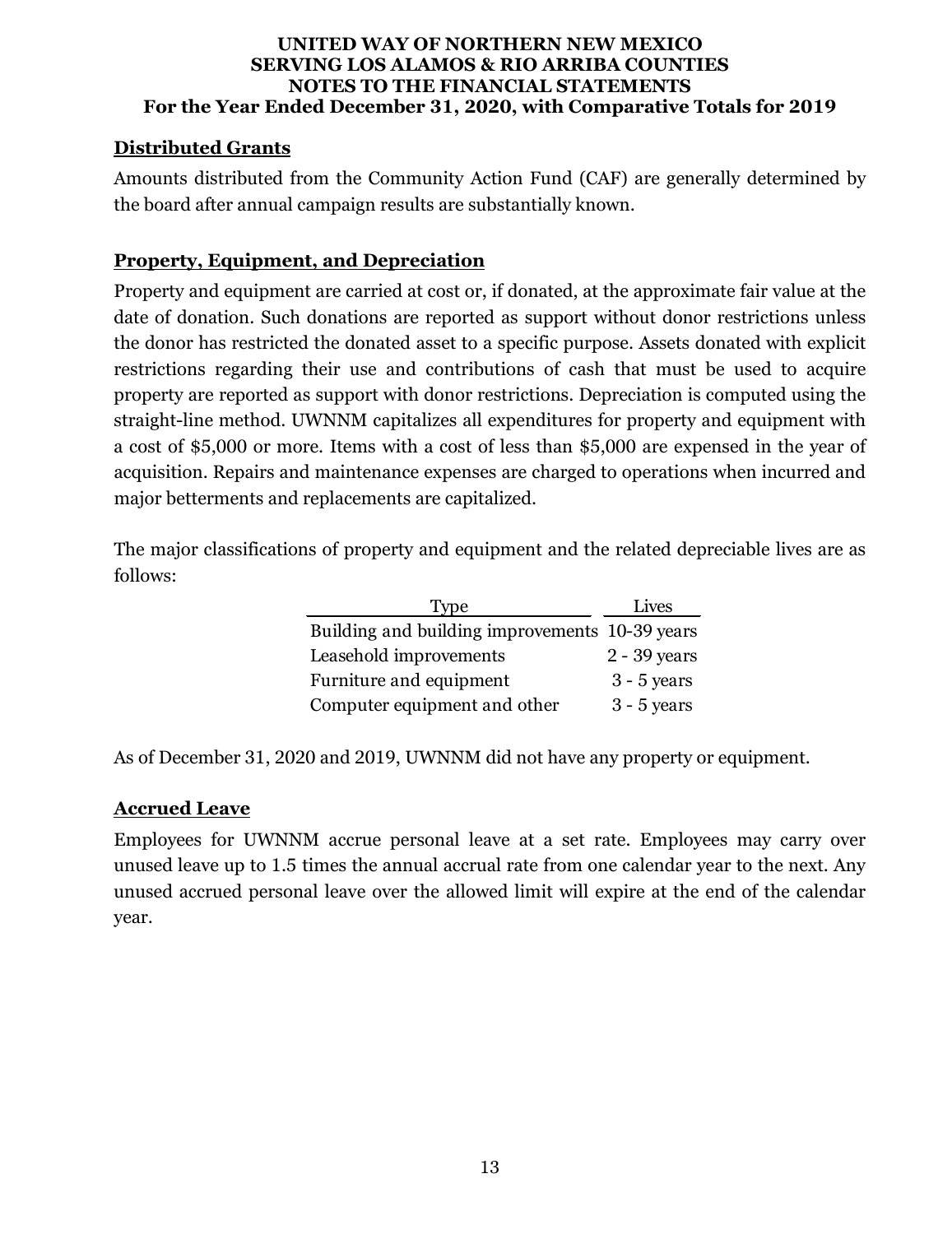The following table outlines the annual accrual rates:

|                                           | Computation of |
|-------------------------------------------|----------------|
| <b>Employee Classification</b>            |                |
| <b>Executive Director</b>                 | 18 days        |
| Full-time non-exempt                      | 16 days        |
| Permanent part-time staff (any permanent  | accrued at a   |
| employee who works less than 40 hrs, down | prorated full- |
| to $20$ hrs)                              | time rate      |

# **Advertising**

UWNNM expenses advertising costs as incurred. Advertising costs were \$964 for the year ended December 31, 2020 and \$682 for the year ended December 31, 2019. Advertising costs are incurred primarily for the dissemination of program information.

# **Deferred Annuity Plan**

UWNNM contributes to employee deferred annuity plans on a percentage of compensation basis set by the board. For the years ended December 31, 2020 and 2019, the contribution percentage was 5%. Employees may contribute to the plan on a voluntary basis through payroll withholding. Employer contributions to the retirement plan were \$7,853 for the year ended December 31, 2020 and \$6,156 for the year ended December 31, 2019.

# **Functional Allocation of Expenses**

The costs of providing the various programs and other activities of UWNNM have been summarized on a functional basis in the statement of functional expenses. Salary and other personnel costs that are not directly coded to a programmatic activity are allocated based on time certifications and the best estimate of employees. Repairs, and maintenance expenses are allocated among the programs, supporting services, and fundraising activities benefited.

Other operating costs are allocated using various allocation methodologies including allocations based on personnel, square footage, or revenue generated.

# **Use of Estimates in Preparing Financial Statements**

The preparation of financial statements in conformity with generally accepted accounting principles in the United States of America requires management to make estimates and assumptions that affect certain reported amounts and disclosures. Accordingly, actual results could differ from those estimates.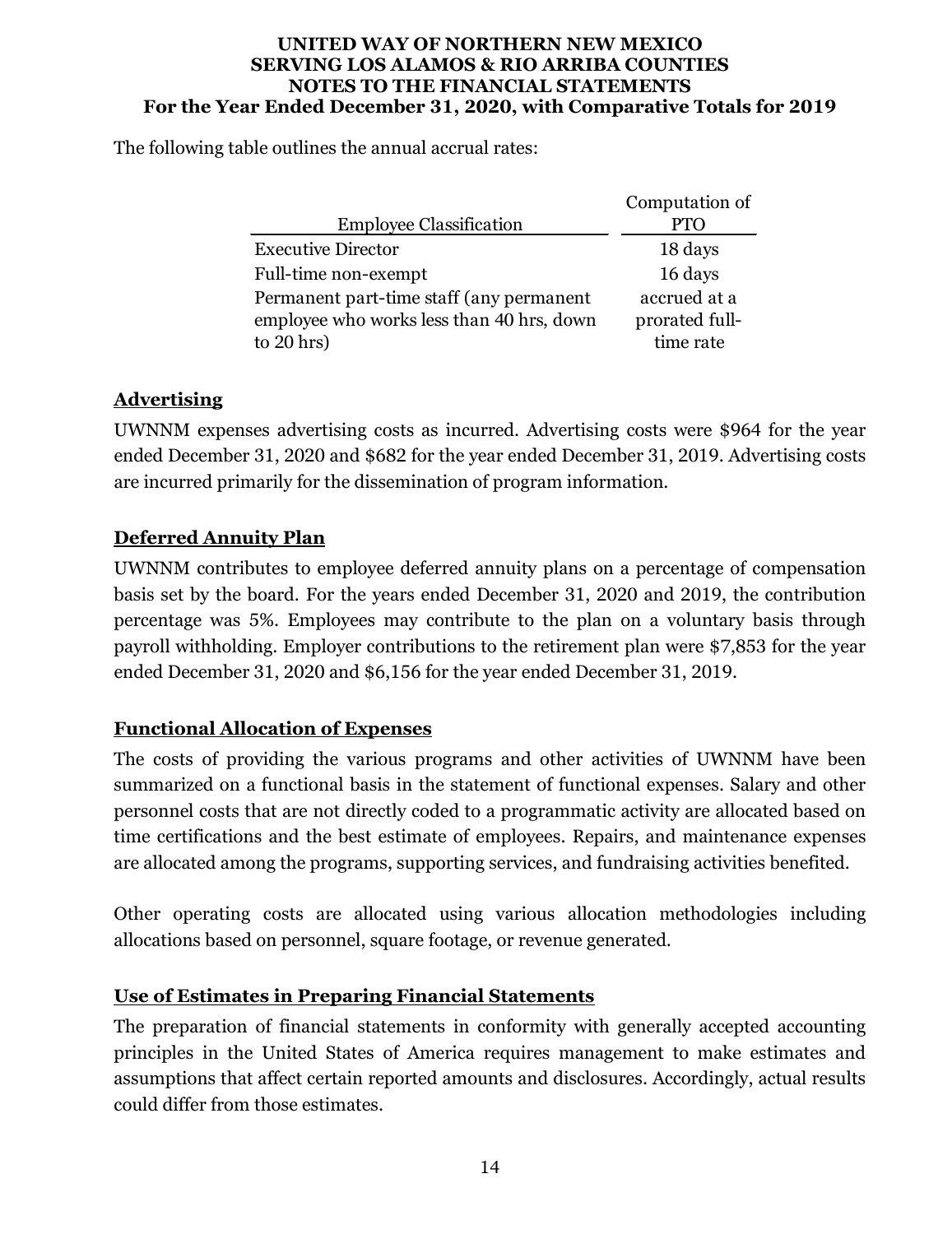#### **Income Taxes**

UWNNM is a non-profit organization and is exempt from federal income taxes under Section  $501(c)(3)$  of the Internal Revenue Code and has been classified by the Internal Revenue Service as an organization that is not a private foundation.

UWNNM files its Federal Form 990 tax return in the U.S. federal jurisdiction and the online charitable registration in the Office of the Attorney General for the State of New Mexico. UWNNM is generally no longer subject to examination by the Internal Revenue Service and the New Mexico Taxation and Revenue Department for fiscal years before 2017. UWNNM is not currently under audit nor has UWNNM been contacted by any of these jurisdictions. Management believes that they are operating within their tax-exempt purpose.

# **Board Designated Reserve**

A designated reserve is used by the Board for budgetary purposes, designating cash and unrestricted funds to be set aside for emergencies and unplanned events. Board reserved funds are to be calculated separate from operating funds and are physically set aside as a portion of the organization's investment balance as of December 31. The reserve is calculated as a range with a minimum of three months and a maximum of six months of general and administrative operating expenses plus CAF grants. The United Way Worldwide guides its affiliates with diversified campaigns toward a smaller reserve, while advising a larger reserve in campaigns that are less diversified. The Board has set aside a reserve of approximately four months in its investments account for the 2020 and 2019 fiscal years. Board designated reserve amounts recognized in these financial statements are \$262,537 for the year ended December 31, 2020 and \$260,144 for the year ended December 31, 2019.

# **NOTE C—CASH, RESTRICTED CASH AND CASH EQUIVALENTS**

| Cash and Cash Equivalents | 2020    | 2019    |
|---------------------------|---------|---------|
| Cash in checking          | 23,925  | 171,345 |
| Cash in savings           | 262,583 | 2,531   |
| Total                     | 286,508 |         |

Cash, restricted cash and cash equivalents consist of the following at December 31:

See Note I for details of restricted funds.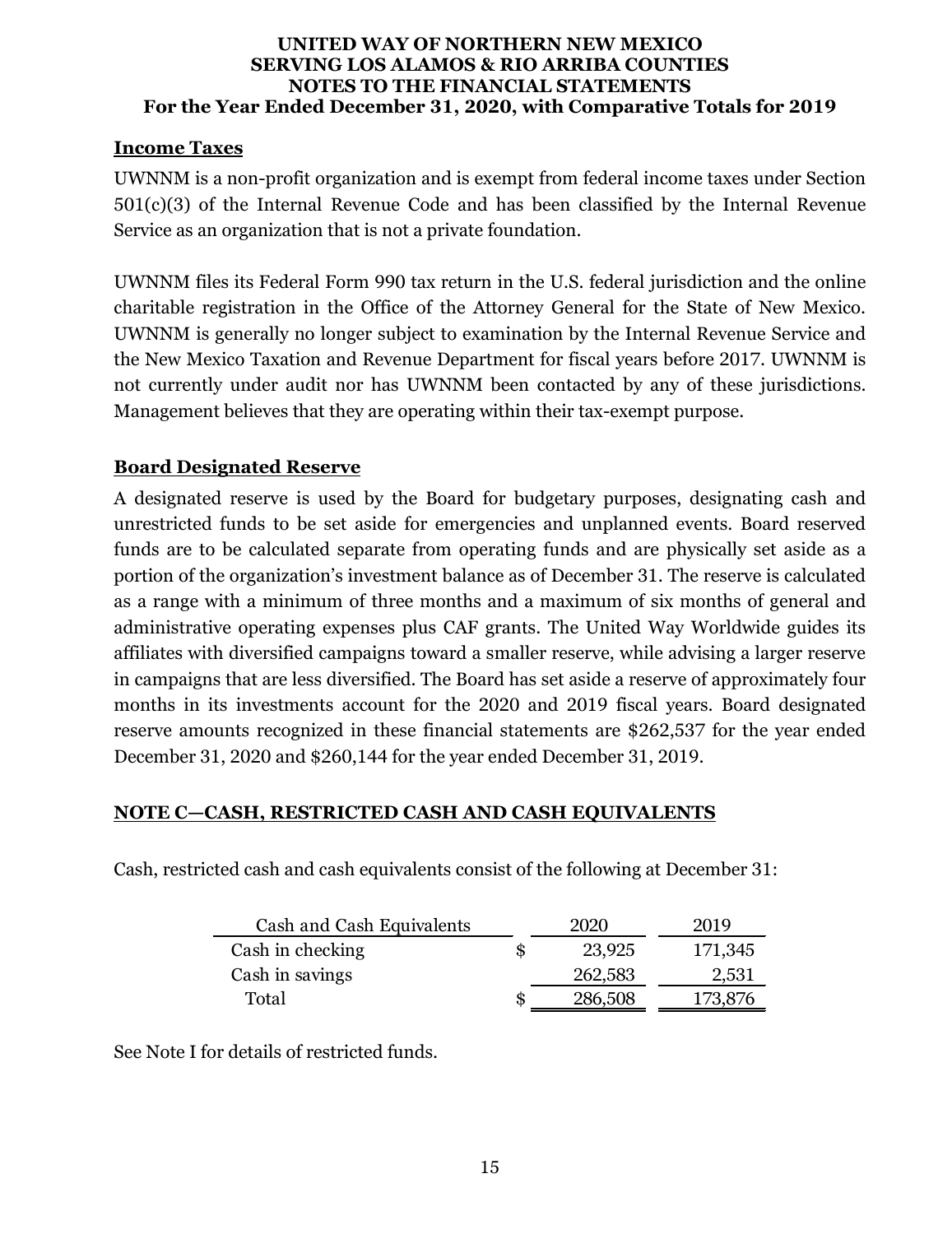#### **NOTE D—INVESTMENTS**

Investments at December 31, include:

|                             | 2020    |            | 2019    |            |
|-----------------------------|---------|------------|---------|------------|
|                             | Cost    | Fair Value | Cost    | Fair Value |
| Investments                 |         |            |         |            |
| Cash & money market funds   | 7.725   | 21,551     | 7.725   | 7,725      |
| Mutual funds & other assets | 333,608 | 403,795    | 319,512 | 359,252    |
| Total investments           | 341,333 | 425,346    | 327,237 | 366,977    |

Investment activity for each fiscal year, consists of the following:

|                               | 2020          | 2019      |
|-------------------------------|---------------|-----------|
| <b>Beginning Balance</b>      | \$<br>366,977 | 432,214   |
| Interest and dividends        | 8,816         | 13,219    |
| Net realized gains (losses)   |               | 12,201    |
| Unrealized gains (losses)     | 37,443        | 39,798    |
| Investment income (loss), net | 46,259        | 65,218    |
| Contributions                 |               | 3,477     |
| Donated securities            | 15,129        |           |
| Withdrawals                   |               | (130,000) |
| Investment fees               | (3,020)       | (3,932)   |
| <b>Ending Balance</b>         | \$<br>425,346 | 366,977   |

#### **NOTE E—FAIR VALUES MEASURED ON RECURRING BASIS**

Under FASB ASC 820-10-05, the Financial Accounting Standards Board establishes a framework for measuring fair value in generally accepted accounting principles and expands disclosures about fair value measurements. This Statement reaffirms that fair value is the relevant measurement attribute. The adoption of this standard did not have a material effect on UWNNM's financial statements as reflected herein. UWNNM measures certain financial assets and liabilities at fair value on a recurring basis, including its derivative liabilities. UWNNM's financial assets and liabilities are measured using inputs from the three levels of the fair value hierarchy.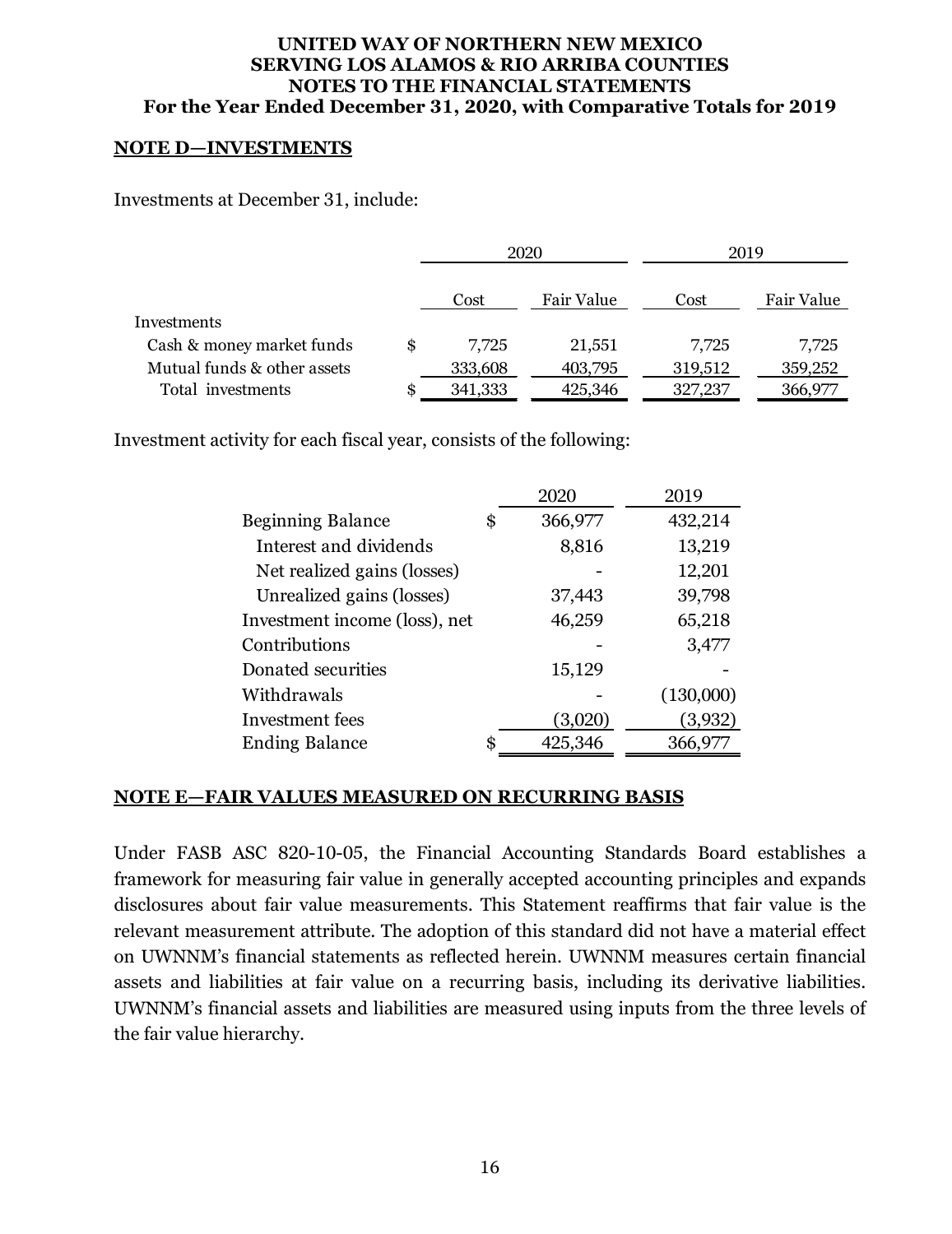The three levels are as follows:

# **Level 1**

Inputs to the valuation methodology are unadjusted quoted prices for identical assets or liabilities in active markets that the organization has the ability to access.

# **Level 2**

Inputs to the valuation methodology include:

- Quoted prices for similar assets or liabilities in active markets;
- Quoted prices for identical or similar assets or liabilities in inactive markets;
- Inputs other than quoted prices that are observable for the asset or liability; and
- Inputs that are derived principally from or corroborated by observable market data by correlation or other means.

If the asset or liability has a specified (contractual) term, the Level 2 input must be observable for substantially the full term of the asset or liability.

# **Level 3**

Inputs to the valuation methodology are unobservable and significant to the fair value measurement.

The fair value of investment securities is the market value based on the quoted market prices, when available, or market prices provided by recognized broker dealers. If listed prices or quotes are not available, fair value is based upon externally developed models that use unobservable inputs to the limited market activity of the instrument.

All investments are considered to fall under the Level 1 valuation methodology. Please see Note D for details on investments.

The carrying amounts of cash and cash equivalents, receivables, payables, accrued expenses, and other liabilities approximate fair value due to the short maturity periods of these instruments. The fair value of long-term debt, if any, is the carrying value due to the adjustable market rate of interest.

# **NOTE F—PLEDGES RECEIVABLE**

Each year, UWNNM asks employees of several local organizations to submit pledge cards indicating donations the employees intend to give for future years. The largest of these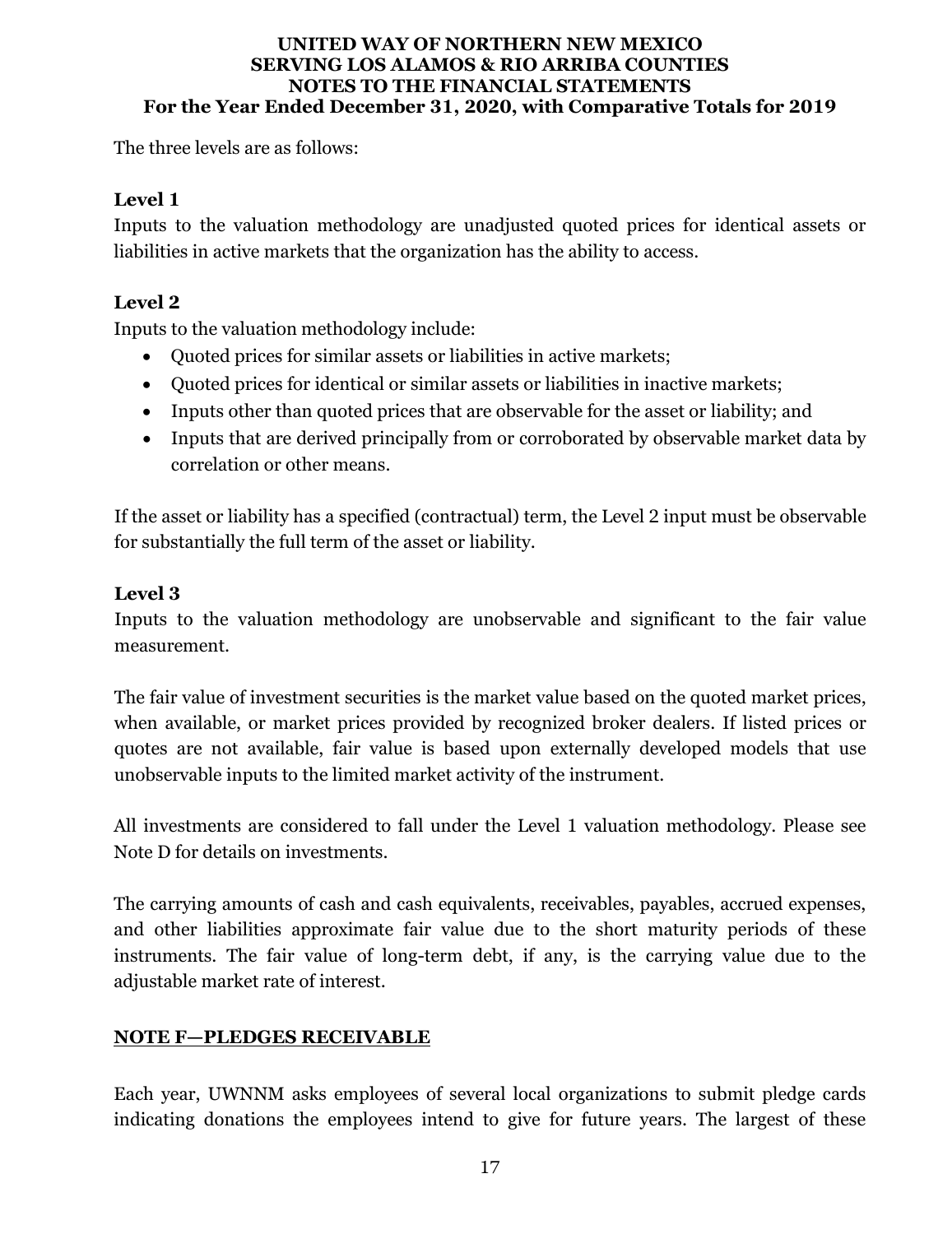employers is Los Alamos National Laboratories (LANL). In addition to withholding voluntary employee contributions to UWNNM to facilitate donation, LANL has a matching policy which effectively doubles the donations received. While the pledges are a promise to give, in 2020 LANL discontinued providing UWNNM an advance promise to match employee giving, although it has continued to match these contributions each quarter. Due to this change, LANL's matching contribution is not recognized as revenue until funds are received. This is a change in revenue recognition timing from the prior year.

The allowance for uncollectible pledges is an estimate based on the historical rate of attrition, which management has placed at approximately 3%. The allowance was increased in 2019 due to a number of factors including changes to the employee contribution campaign at LANL and the economic impact of COVID-19. However, the actual rate of attrition in 2019 remained consistent with the historical approximation. At December 31, 2020, the allowance for uncollectible pledges was \$9,818, or 3.8% of pledges receivable.

Campaign pledges receivable are comprised of the following unconditional promises to give at December 31:

| Type                                      |    | 2020    | 2019      |
|-------------------------------------------|----|---------|-----------|
| Campaign pledges receivables              |    |         |           |
| 2021 United Way campaign                  | \$ | 199,102 |           |
| 2020 United Way campaign                  |    | 60,030  | 253,077   |
| 2019 United Way campaign                  |    |         | 60,268    |
| Less: allowance for uncollectible pledges |    | (9,818) | (49, 368) |
| Net campaign pledges receivable           | S  | 249,314 | 263,97    |

# **NOTE G—PROPERTY, EQUIPMENT AND DEPRECIATION**

For the years ended December 31, 2020 and 2019, UWNNM did not have any property or equipment.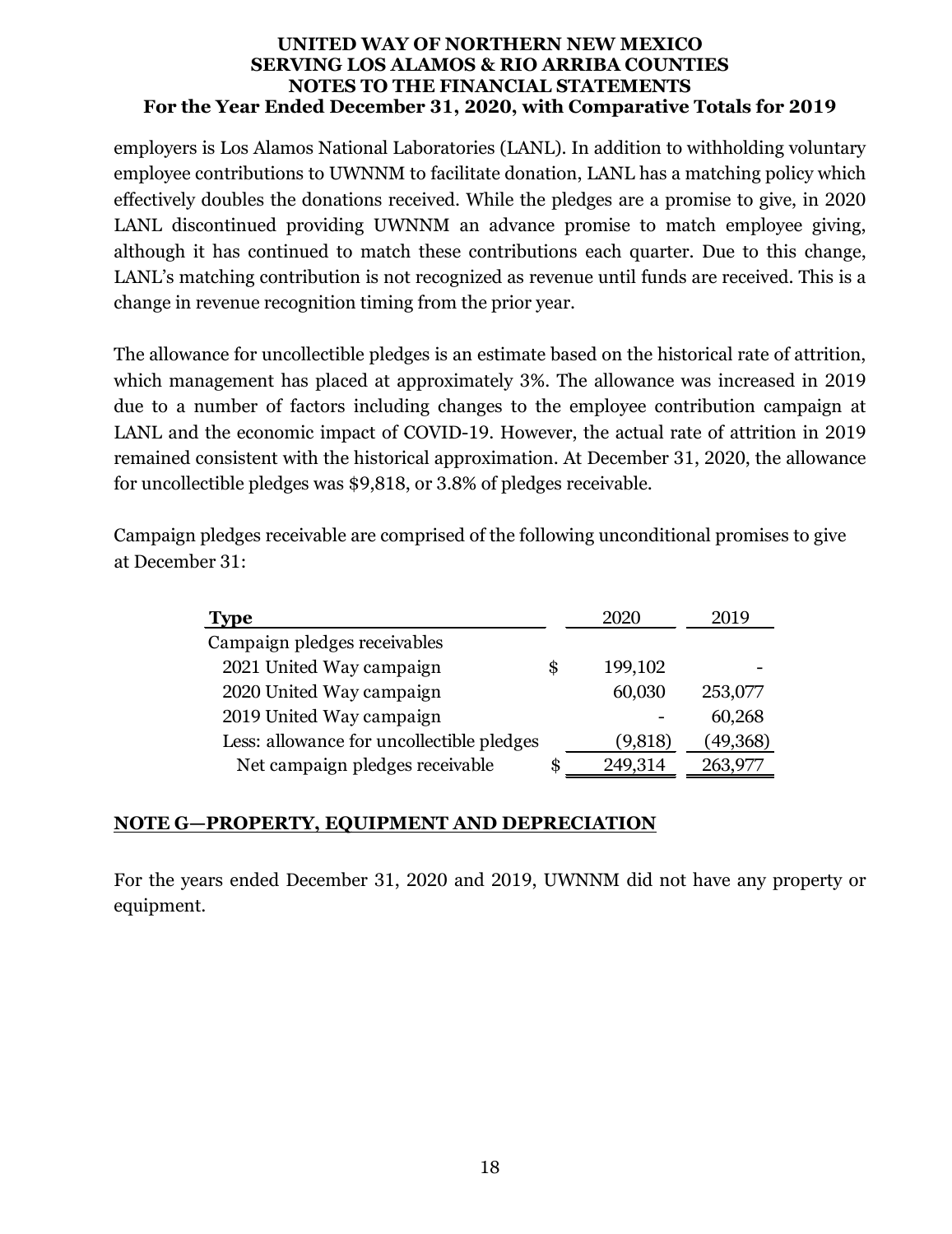#### **NOTE H—ACCRUED LIABILITIES**

Accrued liabilities at December 31, consist of the following:

|                                    | 2020  | 2019  |
|------------------------------------|-------|-------|
| Accrued annual leave               | 2.529 | 2,146 |
| Accrued payroll taxes and benefits | 1.352 | 3,783 |
| Total accrued liabilities          | 3.881 | , 999 |

#### **NOTE I—NET ASSETS WITH DONOR RESTRICTIONS**

Various contributions have been restricted by donors. Net assets with donor restrictions related to assets restricted from program use are as follows:

|                                                             | 2019                     | Additions | Released   | 2020    |
|-------------------------------------------------------------|--------------------------|-----------|------------|---------|
| Net Assets with Donor Restrictions in Purpose/Time          |                          |           |            |         |
| Campaign contributions                                      | \$<br>329,252            | 312,122   | (329, 252) | 312,122 |
| Cornerstone contributions                                   | 44,825                   | 38,500    | (44,825)   | 38,500  |
| RAC SAC Initiative grants                                   | 164,183                  | 108,000   | (67, 568)  | 204,615 |
| McCurdy Ministries Community Center Grant                   |                          | 4,500     |            | 4,500   |
| Native Food and Nutrition Alliance                          | $\overline{\phantom{0}}$ | 144,000   | (22, 458)  | 121,542 |
| 100 Women                                                   |                          | 1,080     | (1,067)    | 13      |
| <b>ACES</b>                                                 |                          | 9,000     |            | 9,000   |
| Census                                                      |                          | 43,182    | (38, 724)  | 4,458   |
| Total Net Assets with Donor Restrictions in Purpose/Time \$ | 538,260                  | 660,384   | (503, 894) | 694,750 |

Restricted net assets are held in restricted cash and also in investment funds.

#### **NOTE J—IN-KIND CONTRIBUTIONS**

At year end, UWNNM recognizes in-kind contributions as follows:

| .vpe                       |    |        |        |
|----------------------------|----|--------|--------|
| Unrestricted contributions |    |        |        |
| In-kind rent               | S  | 15,000 | 15,000 |
| Donated stock              |    | 15,129 | 3 47   |
| Total                      | æ. | 30.129 |        |

In-kind rent of facilities is used for UWNNM operations and the donated stock was monetized soon after received.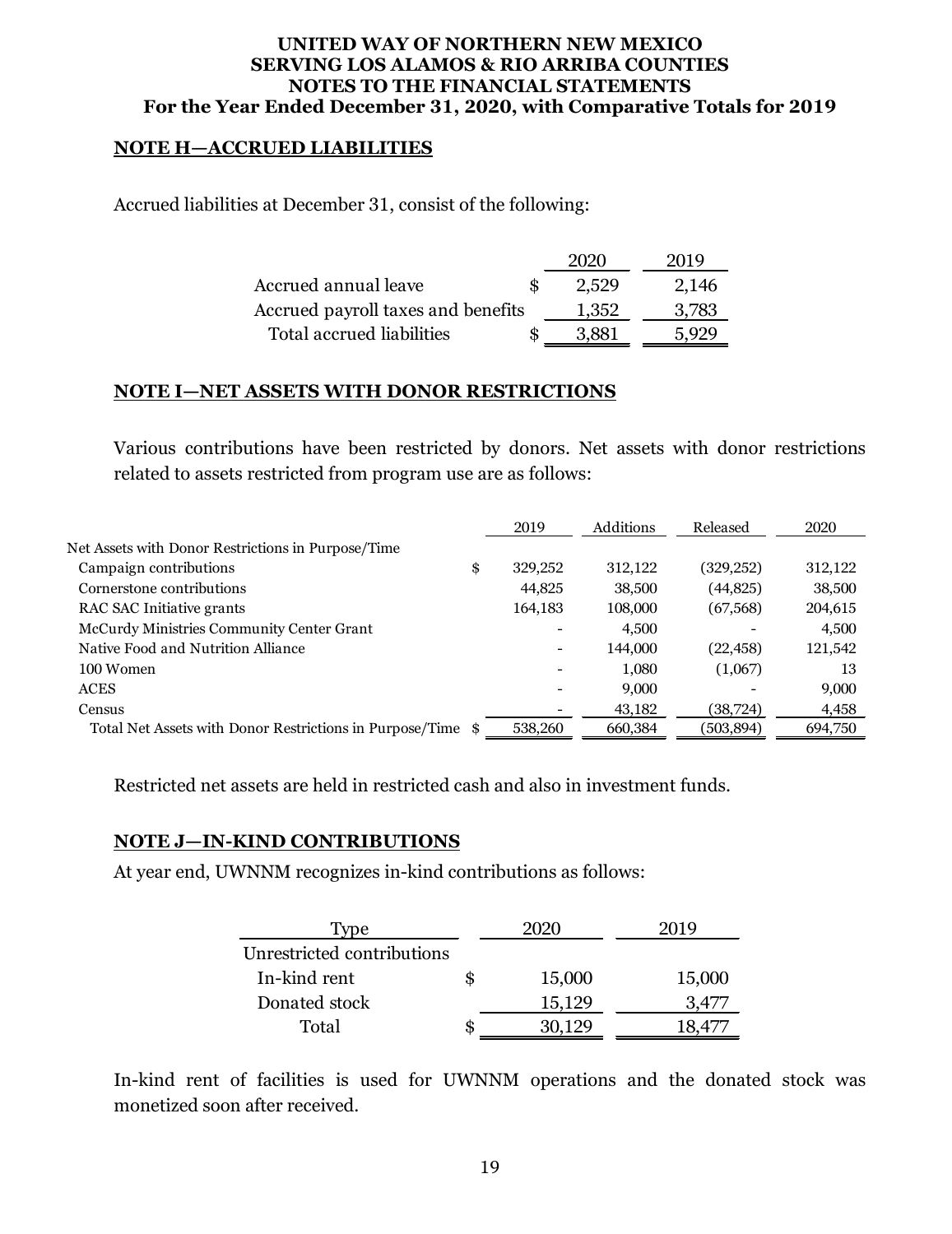#### **NOTE K—ECONOMIC DEPENDENCY**

UWNNM receives a significant portion of its revenue in the form of grants, contracts, and other contributions. UWNNM expects these grants, contracts, and awards to continue into the foreseeable future. If, however, a significant portion of these funds are not continued, UWNNM's ability to continue all programs would be diminished. The following is a summary of concentrations from contributions and grants as of December 31:

| Concentrations              | 2020    | 2019    |
|-----------------------------|---------|---------|
| Contributions and grants \$ | 655,639 | 755,833 |
| Total revenue               | 935,110 | 834,008 |
| Concentration percentage    | 70%     | 91%     |

#### **NOTE L—DONOR DESIGNATIONS**

Designations distributed for the year ended December 31 are as follows:

| Designations                                 | 2020        | 2019  |
|----------------------------------------------|-------------|-------|
| Boy Scouts Great Southwest Council           | 150         |       |
| Christian Church of Los Alamos               |             | 27    |
| Dance Arts of Los Alamos                     | 468         |       |
| Espanola Public Schools HOPE Program         | 1,176       |       |
| <b>Hope Pregnancy Center</b>                 |             | 936   |
| Las Clinicas del Norte                       |             | 1,874 |
| Los Alamos Council on Cancer                 |             | 450   |
| Los Alamos Public Schools Foundation         | 468         |       |
| <b>McCurdy Ministries</b>                    |             | 93    |
| Northern New Mexico College Foundation       | 994         | 994   |
| St. Judes Childrens Hospital                 | 1,264       |       |
| Special Olympics                             |             | 972   |
| Univeristy of New Mexico Children's Hospital | 1,170       |       |
| YMCA                                         | 1,755       | 2,785 |
| Total donor designations                     | 7,445<br>\$ | 8,131 |